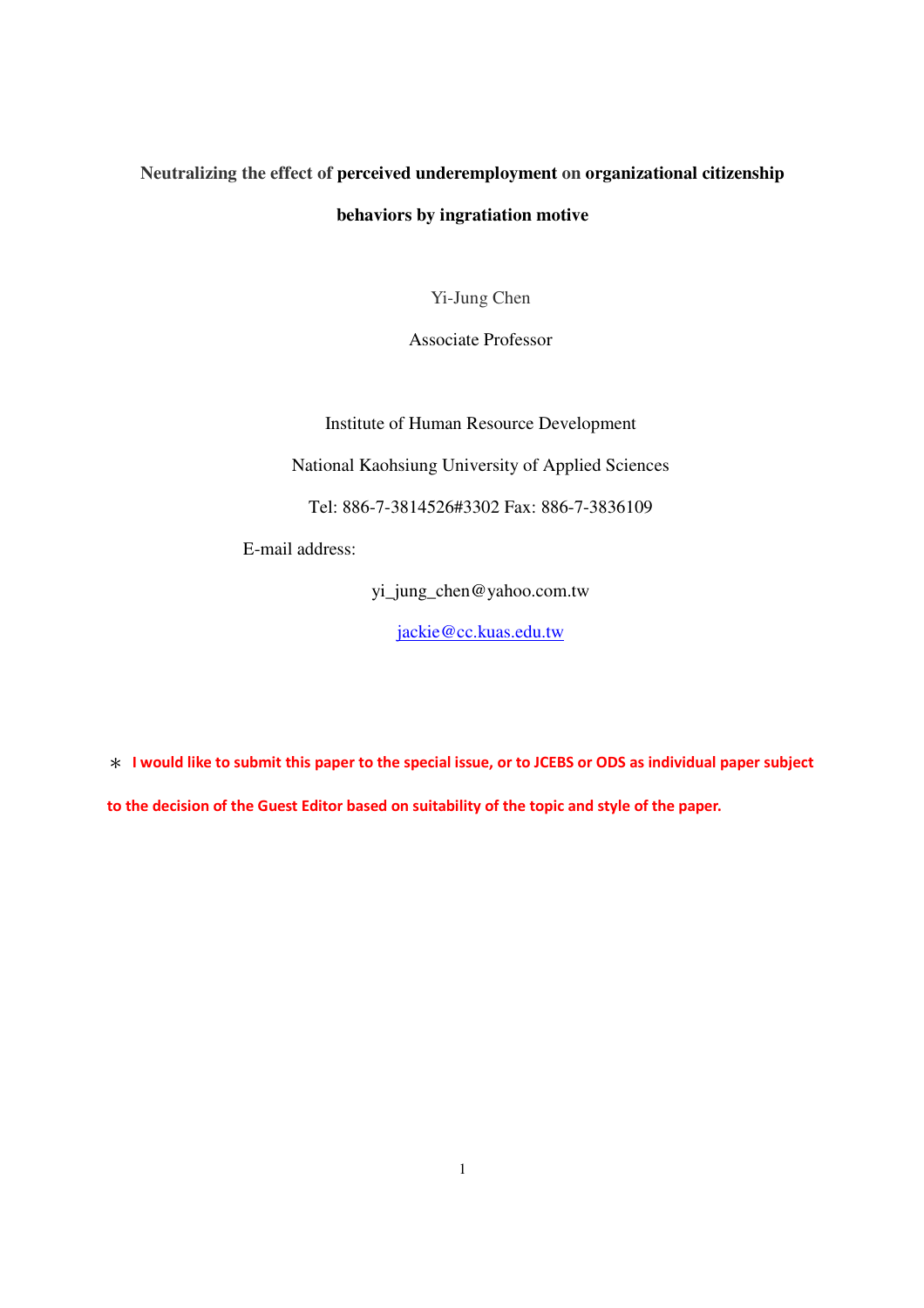# **NEUTRALIZING THE EFFECT OF PERCEIVED UNDEREMPLOYMENT ON ORGANIZATIONAL CITIZENSHIP BEHAVIORS BY INGRATIATION MOTIVE**

#### **ABSTRACT**

Based on the beneficiary perspective and Bolino's (1999) organizational citizenship behaviors (OCBs) model, this study investigates the effects of both employee perception of underemployment and their ingratiation on supervisor-focused and job–focused OCBs. In this study, 304 dyadic questionnaires were conducted with results showing that ingratiation was positively associated with the OCB of employees toward both their jobs and their supervisors, while the perception of underemployment showed a negative correlation only with employees' OCB toward their jobs. Moreover, the correlation between perceived underemployment and individuals exhibiting OCB toward their jobs was negative for subordinates displaying a low level of ingratiation, but positive for subordinates displaying a high level of ingratiation. The findings of this research not only enrich the existing literature, but also provide important implications for practitioners of human resources management.

#### **Keywords:**

Organizational Citizenship Behavior, ingratiation, underemployment, impression management.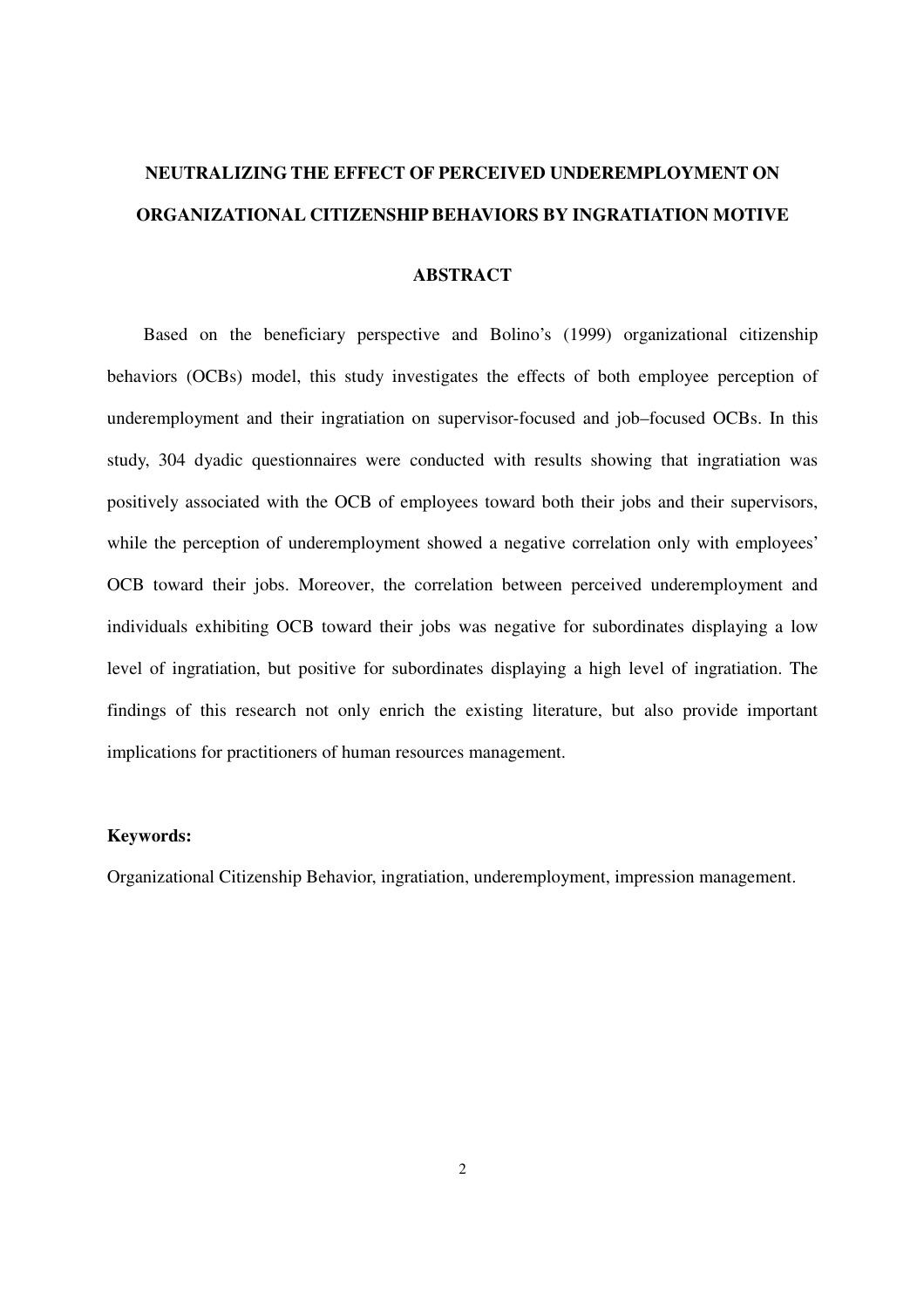#### **INTRODUCTION**

In the last decade, since Organ (1988) defined OCB as an individual, discretionary behavior that is not directly or formally rewarded, interest in organizational citizenship behavior (OCB) has increased significantly due its implications for business practices and academic research. . Previous studies of OCB are almost exclusively concerned with the positive antecedents based on dispositional variables or social exchange theory (Organ & Ryan, 1995). Although exploring the positive factors of OCB (such as job satisfaction, organizational commitment, organizational justice, organizational trust, and supervisor trust) might improve one's understanding of the underlying causes of OCB; it is nevertheless insufficient to limit the explanation of OCB to only positive factors. Using tree planting as a metaphor, if OCB is the tree, then those negative factors are analogous to the worms in the trees. Irrespective of how the tree is watered and fertilized, the tree will eventually die if it is full of worms. In other words, finding out what factors might impede people from performing OCBs is also quite important.

Due to the progress in technology, the transformation of industrial structures, and the growth of higher education, companies are increasingly hiring employee overqualified (Feather & O'Brien, 1986) or over educated (Howe, 1988) to fulfill particular job roles. Thus, underemployment recently has become a critical issue and increasingly a matter of concern. Although management has generally failed to consider "underutilization of skills" or "too much education" with regards to employees to be problematic, empirical studies (Winefield & Tiggemann, 1989; O'Brien & Feather, 1990) have found that underemployed workers are 'just as badly off psychologically as the unemployed' (Winefield, Winefield, Tiggemann, & Goldney, 1991, p. 245). However, past studies on underemployment are very limited (Maynard, Joseph, & Maynard 2006). Due to the above reasons, this study attempts to explore the impact of underemployment on employees' OCB.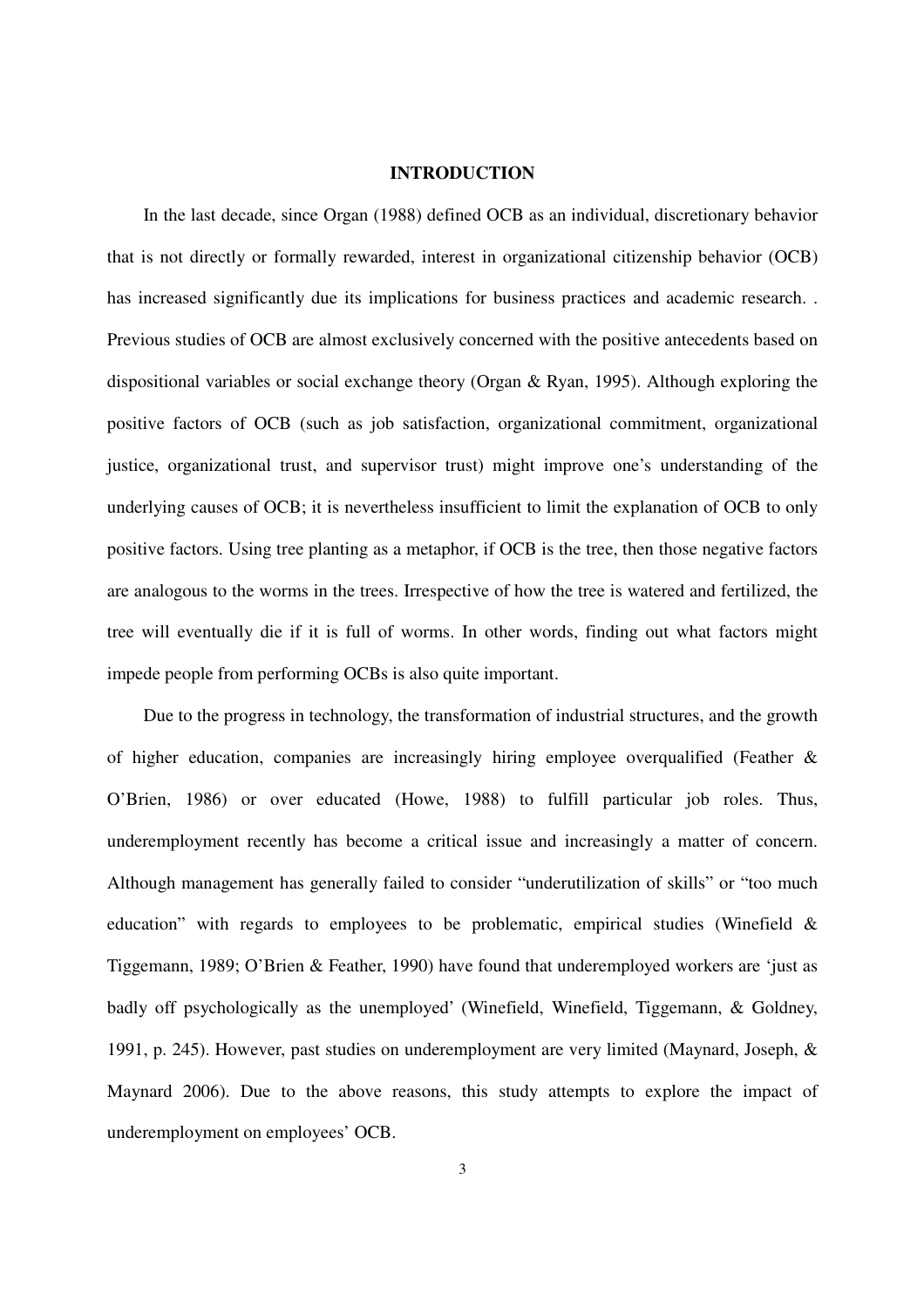In generalizing previous studies on underemployment, Feldman (1996), proposed a cause-and-effect model of underemployment, and suggested that underemployment would result in employees having a negative work attitude. However, in the same paper, Feldman also claimed that in the pursuance of excellence, underemployment could lead to increased reliance on non performance-based tactics such as impression management. From the perspective of work attitudes, underemployment seems to have a negative relationship with OCB, but underemployment may also be positively related to OCB because of the reliance that underemployed individuals have on impression management. These two conflicting assumptions lead to difficulty in concluding the kind of relationship that is expected to exist between underemployment and employees' OCB. In order to formulate a solution to this problem, a model incorporating both underemployment and impression management appears necessary.

Impression management refers to a process by which people attempt to influence the way others perceive them (Rosenfeld, Giacalone, & Riordan, 1995). According to Bolino (1999), Impression management is one of the two main motivational forces behind OCB, and the other is named as the traditional motive. The traditional motive is described as an individual's genuine desire to help the organization or another individual at work, and this desire could be based on either one's social exchange or one's personality/disposition (Organ & Ryan, 1995). This has been the subject of previous research on extra-role behaviors. On the other hand, motives induced by impression-management encourage action through the desire to be perceived as a good citizen through the creation of positive interpersonal relationships; and this is an area which has garnered less attention in existing literature.

In addition to proposing two main motivational forces behind OCBs, Bolino (1999) also suggested that the relationship between traditional motives and citizenship behaviors will be weaker in the presence of motives induced by impression-management. Consequently, if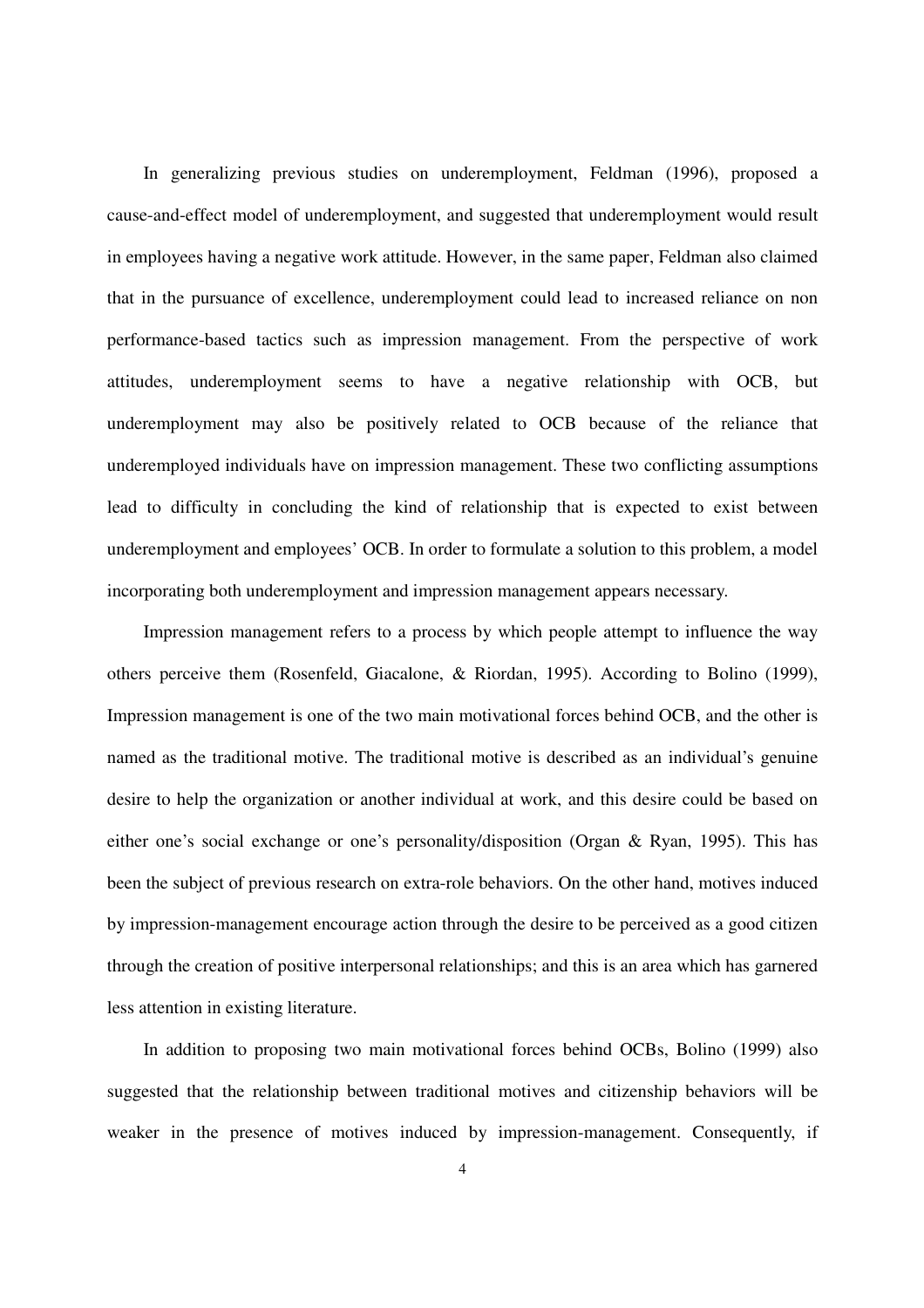underemployment is likely to impede a person from performing OCBs, it is reasonable to assume that this negative effect is likely be neutralized when impression-management motives are present. Besides, Bolino (1999) also claimed that employees highly motivated to manage impressions may be more sensitive to the target of their citizenship behaviors than to either the type or timing of their OCBs. However, to date, this assumption lacks the support of sufficient empirical evidence. Therefore, this research also attempts to utilize the beneficiary perspective of OCB by considering the "target" of OCB.

Among various types of impression management, researchers have found that in the interests of making a positive impression on one's supervisors, ingratiation is the one factor that subordinates frequent use (Bohra & Pandey, 1984; Jones, Jones, & Gergen, 1963; Kipnis, Schmidt, & Wilkinson, 1980; Tedeschi & Melburg, 1984). Furthermore, Wayne and Ferris (1990) even suggest that ingratiation is the most critical behavior of supervisor-oriented impression management. Owing to the above reasons, this study has selected ingratiation as the representative of impression management for not only exploring differential correlations between employees' underemployment and ingratiation with the specific target of OCBs, but also for examining whether ingratiation and underemployment produce an interaction effect on OCBs.

### **THEORETICAL BACKGROUND AND HYPOTHESES**

#### **Beneficiary Perspective of OCB**

The concept of Organizational citizenship behavior may originate from the term "extra-role behaviors", which was proposed by Katz and Kahn (1978) in their "Role Theory". According to Katz and Kahn (1978), "in-role behaviors (IRBs)" mean behaviors which employee stay firm on the post and completes major task within the job description; while "extra-role behaviors" are behaviors that employees automatically do out of their duty, and that will be the real contribute to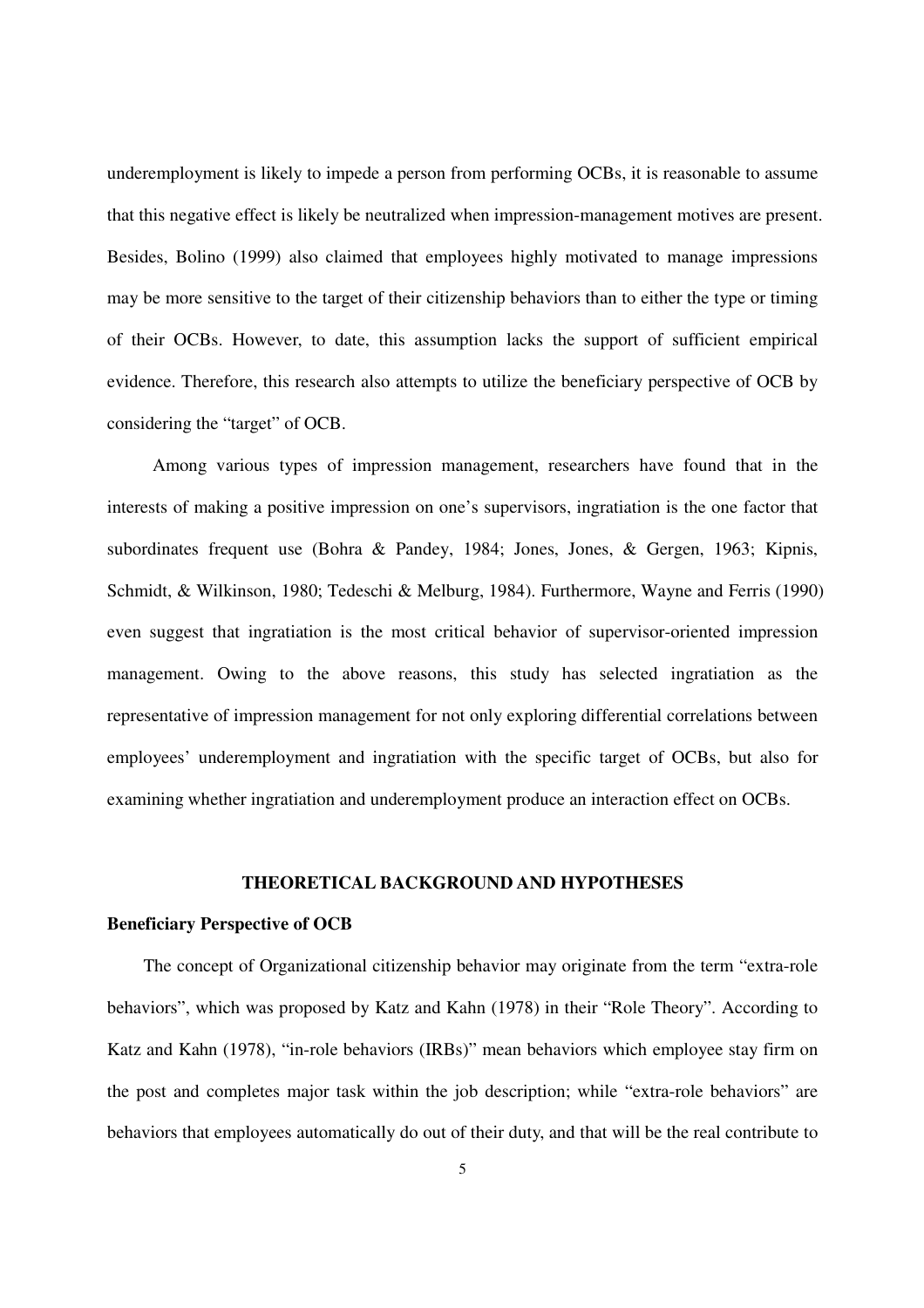the organization. Based on the concept of "extra-role behaviors", Organ created the term "Organization Citizenship Behaviors (OCBs)" and defined it as "individual behavior that is discretionary, not directly or explicitly recognized by the formal reward system, and that in the aggregate promotes the effective functioning of the organization" (Organ, 1988: 4).

Although there were various classification aspects for organizational citizenship behavior, the classification can be roughly categorized into two mainstreams: the trait-perspective and the beneficiary-perspective of behaviors. Different from the trait-perspective which classifies OCB dimensions by the meaning of the behavior itself, researches studying OCB from the beneficiary-perspective are mainly concerned more with what target of individuals' OCB is. The first ones who formally proposed a dimension of OCB by an individual's intended primary beneficiary or target of OCB are Barr and Pawar (1995), who divided OCB into OCB toward a coworker, supervisor and organization three dimensions. In their paper, they elaborated clearly on the antecedents and consequences of these three OCB classes.

In fact, the beneficiary of OCB has already been mentioned in several previous studies. For example, Staw (1983) suggested that the target of OCB could be the organization, the colleagues, or the supervisors. Afterwards, Williams and Anderson (1991) claimed that OCB toward individual (OCBI) is distinct from Organizational Citizenship Behavior toward organization (OCBO). Helping a coworker who is temporarily absent from his/her post is a kind of altruistic behaviors described as OCBI, while an employee who vigorously engages in behaviors that are beneficial to the organization is defined as performing OCBO; for instance, to ask for a leave of absence in advance.

Subsequent researches expanded Williams and Anderson's classifications (1991) to include mission-oriented, organization-oriented, and individual-oriented behavior (Coleman & Borman, 2000; McNeely & Meglino, 1994). For example, McNeely and Meglino (1994) studied whether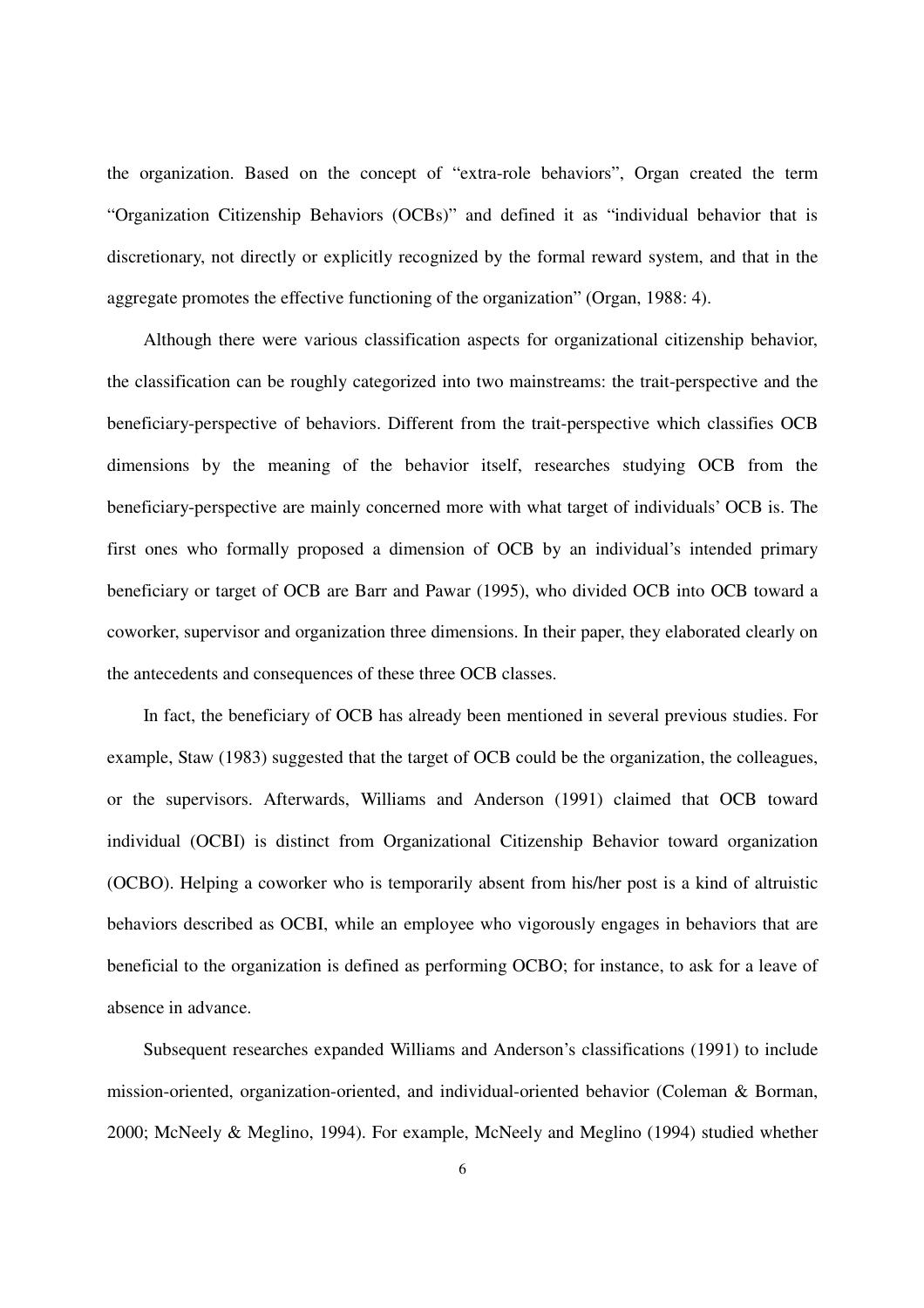individuals with high levels of concern and empathy for others are more likely to engage in citizenship directed at another individual or the organization.

After reviewing the above studies, this study based on the beneficiary perspective divided the targets of employees' OCBs into two types: supervisor and job.

#### **Associations of Perceived underemployment, Ingratiation motives and Targets of OCB**

Previous studies found that underemployment has potentially serious consequences, such as higher turnover rates (Buzawa, 1984), job-related stress (Kaufman, 1982; Quick, 1984), and lower job satisfaction (Johnson & Johnson, 1995; Khan & Morrow, 1991; Quinn & Mandilovitch, 1975). Some researchers explained the above findings by the fact that the underemployed felt jobs were not in line with their interests or what they had learnt, and when individuals find themselves in positions where they perceive a major discrepancy between the rewards they should receive, they are likely to reduce that inequity by lowering their contributions to the organization (Feldman, 1996). Thus, they did not intend to commit to their jobs, also not to contribute over and above the call of duty (Borgen, Amundson, & Harder, 1988; Leana & Feldman, 1995). Further, they were more likely to take leave to find other jobs (Buzawa, 1984; Feldman & Doerpinghaus, 1992; Feldman, Doerpinghaus & Turnley, 1994).

Since the underemployed might become more careless about their jobs due to lack of motivation (Feldman & Turnley, 1995), so it is reasonable to assume that it is impossible for the underemployed with genuine desire to automatically do something out of their duty. However, Barr and Pawar (1995) suggested that OCB directed at supervisors is an expression of reciprocity. Reciprocity, unlike equity, is not merely providing extra role inputs in this case, but providing inputs that directly benefit a specific benefactor (Barr & Pawar, 1995; Gouldner, 1960; Greenwald, 1980).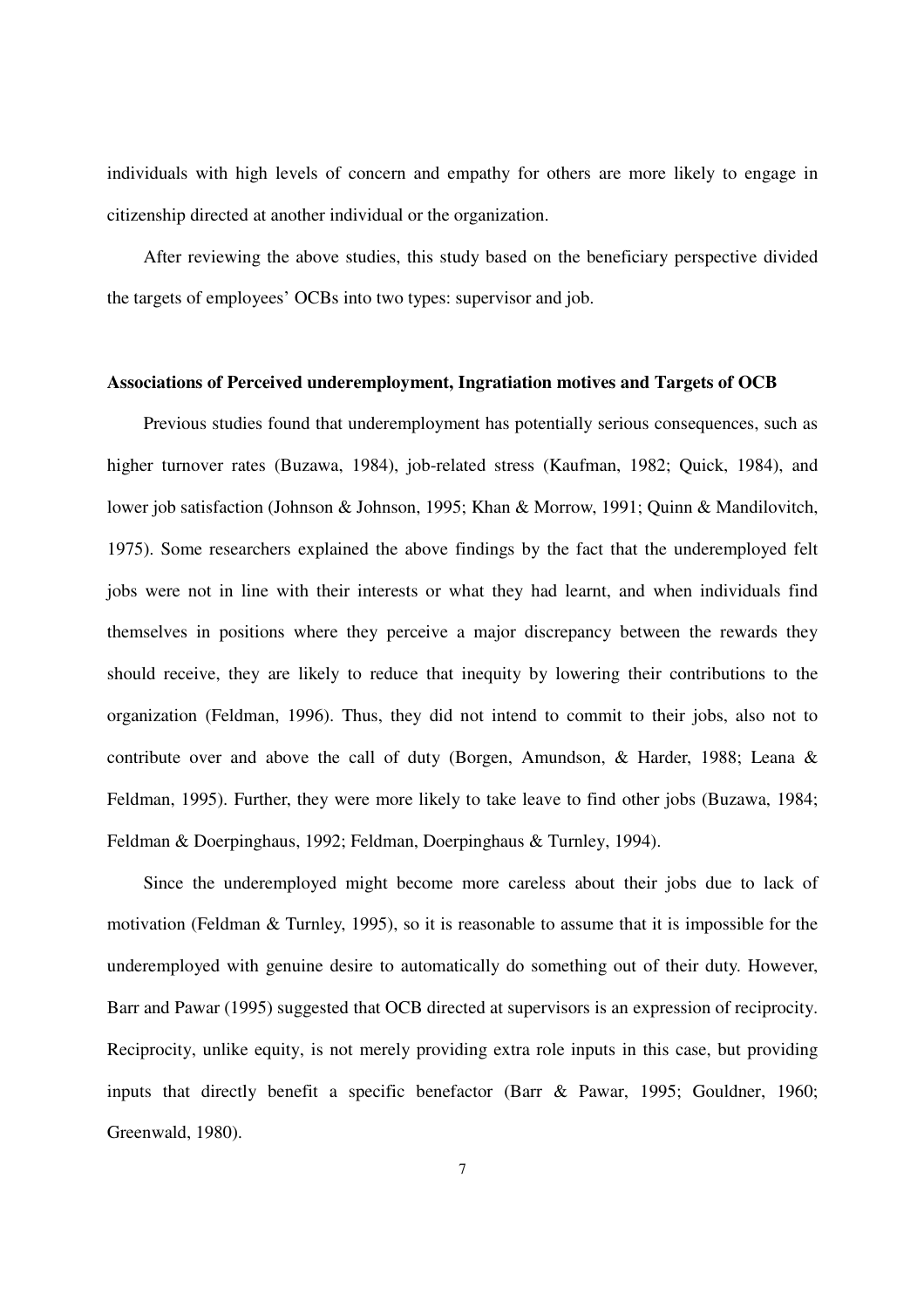Although underemployment can be viewed both objectively and subjectively, researchers in the field of social psychology and organizational behavior have put greater weight on individuals' own perceptions of whether or not they are underemployed. For instance, Burris (1983) asked clerical workers whether or not they felt overqualified for their jobs. Besides, Khan and Morrow (1991) have used scales of "perceived overqualification" and "perceived on growth" to tap underemployment. Following Khan and Morrow, Feldman and his colleagues also used subjective "perception" reference items to measure underemployment among contingent workers (Feldman & Doerpinghaus, 1992; Feldman et al., 1994). A primary reason for researchers to use a subjective measure of underemployment is that people's perceptions of reality drive their cognitive appraisals of and reactions to specific situations (e.g., Nisbett & Ross, 1980). Owing to the above reasons, this study chose perceptions instead of an objective index to measure underemployment, and proposes the hypothesis below:

*Hypothesis 1: The perception of underemployment will be negatively associated with OCBs directed at a job, but not with that directed at a supervisor.* 

To date, a study which explicitly explores the relationship between individual ingratiation and one's engagement in OCBs has yet to be conducted. Nevertheless, indirect support for the existence of this relationship can be found in studies which have showed positive correlations between OCBs and impression management. Wayne and Green (1993) noticed a positive correlation between impression management and altruistic OCBs. In the same year, Shore and Wayne, and later Finkelstein and Penner (2004), further emphasized a significant positive correlation between altruistic OCBs and supervisor-focused impression management behaviors. However, none of these studies were based on the beneficiary perspective of OCB, in that they failed to consider the "targets" of ingratiation activities: the supervisors. Wayne and Ferris (1990)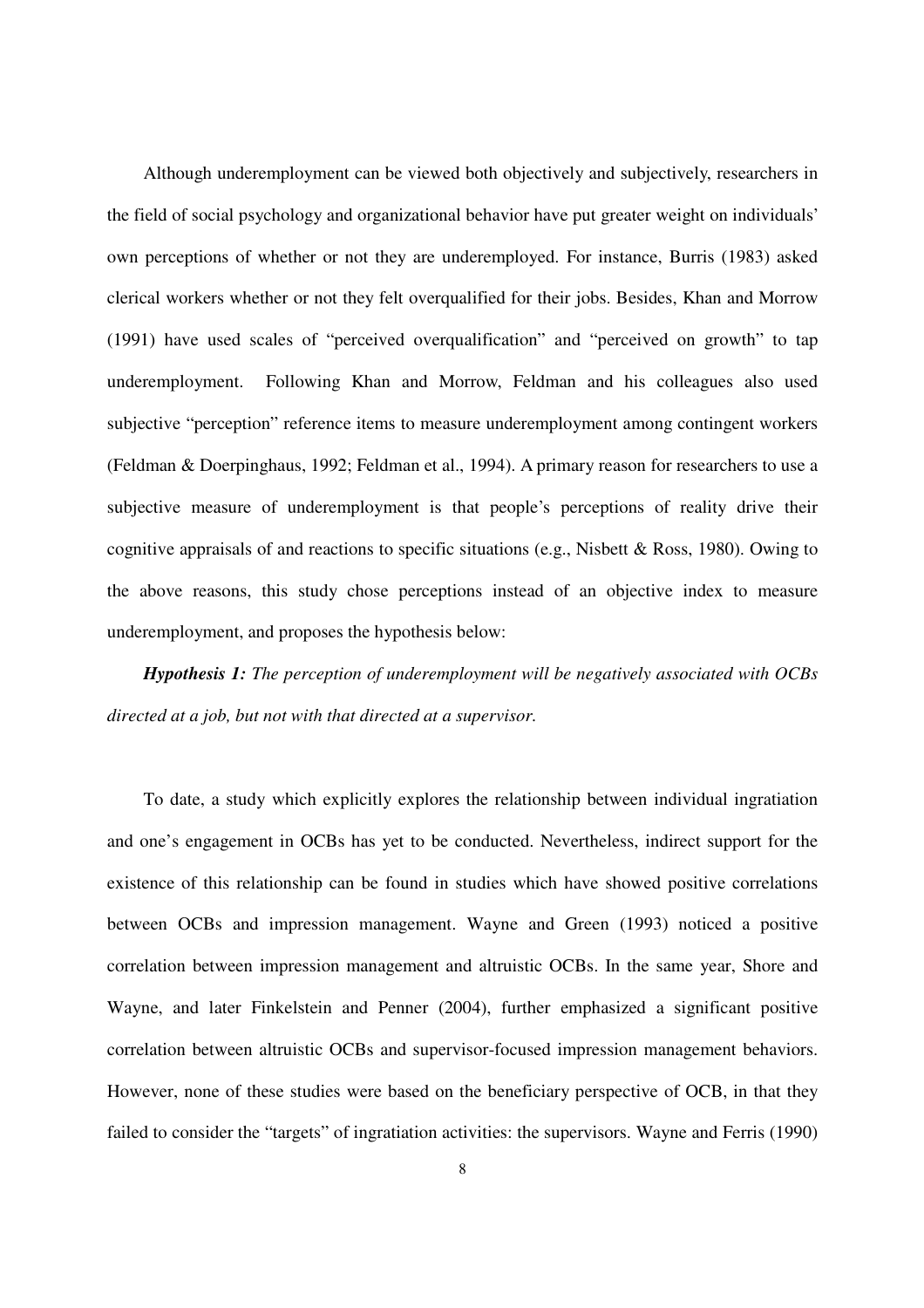claimed that ingratiation is the most critical behavior of supervisor-oriented impression management. To summarize, if an individual's OCBs are based on ingratiation, one would perform OCBs that focus on the supervisor, because the supervisor has the greatest control over both employee performance evaluation and promotion. Based on these findings, the following hypothesis was proposed:

*Hypothesis 2: Ingratiation will be positively associated with OCBs directed at a supervisor, but not with that directed at a job.* 

Bolino (1999) claimed that the impression-management motives would moderate the influence of traditional motives on citizenship behaviors. As Bolino (1999) explained, the relationship between an individual's pro-social value (a traditional motive) and OCB should be considered in the context of a performance appraisal being imminent (an impression-management motive). Employees who are highly social generally engage in OCB more frequently than those with low levels of this trait (Organ & Ryan, 1995). Therefore, in the absence of impression-management motives, employees with high pro-social value will engage in a higher degree of OCB than those with low pro-social value. However, the impending performance appraisals act as an impression-management motive such that even employees who are low in pro-social value will engage in high levels of OCB. That is, the effect of the pro-social value will be relatively weaker when performance appraisals are nearer.

 Applying this logic to the context of this study, underemployment may not necessarily result in low levels of enthusiasm and work performance (e.g., Burris, 1983) provided that those underemployed have adequate motivation to engage in ingratiation. Based on these findings, the following hypothesis was proposed:

*Hypothesis 3: The negative relationship between perceived underemployment and OCBs*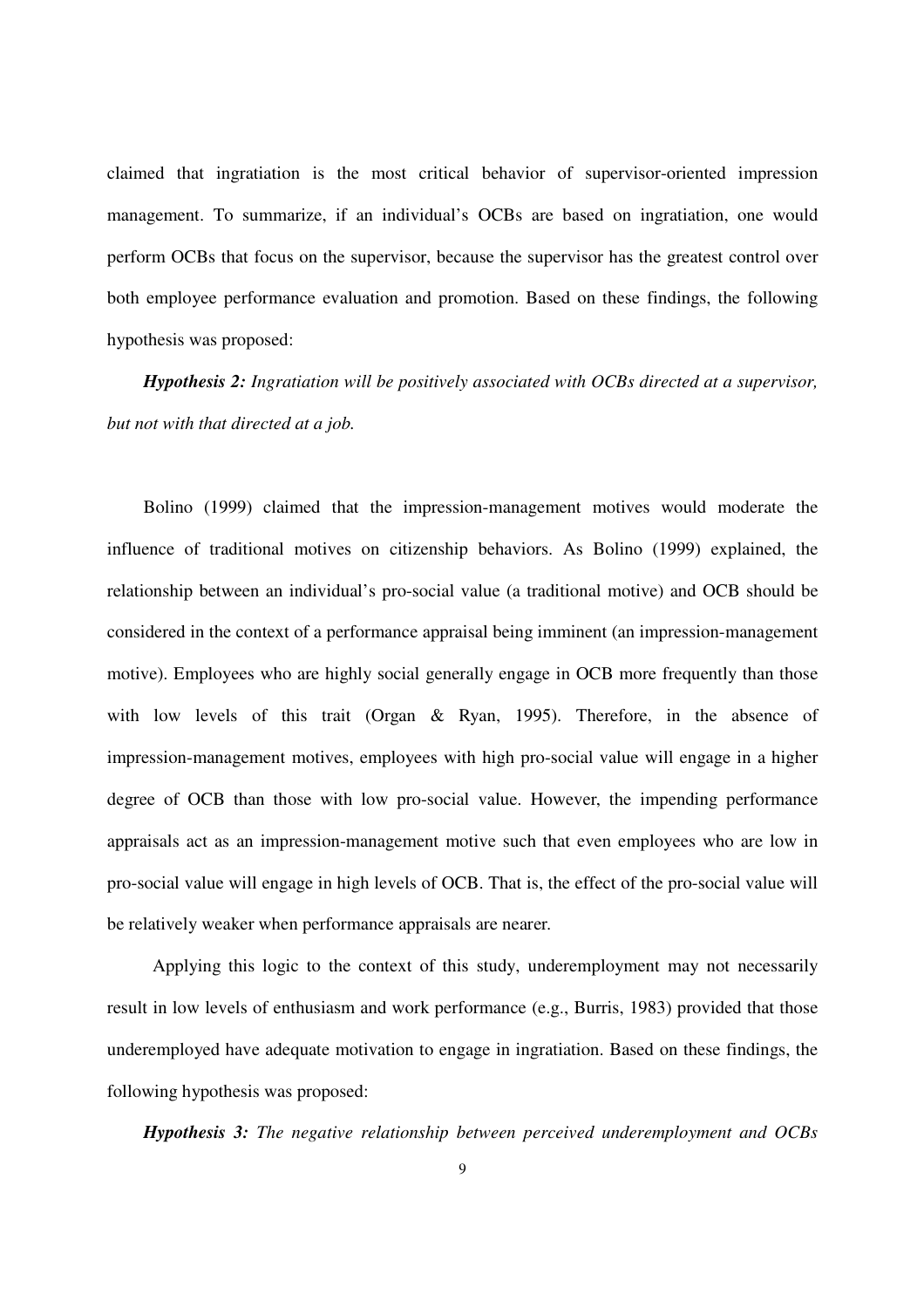*directed at a job will be moderated by ingratiation motives. The negative effect will be weaker for those with high ingratiation motives than those with low ingratiation motives.* 

#### **METHODS**

### **Sample and Procedure**

The research subjects of this study are the service industry workers. Since it is difficult to evaluate such an employee's job performance with an objective index, supervisors' subjective perception of their performances becomes important for evaluation. Supervisors usualy take employees' OCBs into account when evaulating their performances (Allen & Rush, 1998; Schnake & Dumler, 1997), so it is reasonable to assume that the workers in service industry have stronger motives to display OCBs than employees in other jobs.

Each questionnaire with a cover letter, which informed the study's purposes and confidentiality to the participants, were sent by the convenient sampling method. To avoid common method variance, this study collected data from subordinates and their immediate supervisors by dyadic questionnaires. Supervisors evaluated only subjects' OCB, while subordinates responded to the rest variables of this study. The participants were allowed to fill the questionnaires whenever they were available during the working time. After completing the survey, the questionnaires were returned to the author personally to ensure the confidentiality.

The questionnaire survey was conducted in Taiwan from July 1 to October 31 of 2007, lasting for 3 months. Of the 304 valid questionnaires, 31.6% were married and just over half were female (57.9%). The mean age of the participants was 30.38 years (*SD* =10.29), and the average level of education was 13.00 years  $(SD = 2.44)$ . The average tenure was 4.86 years  $(SD = 6.89)$ .

#### **Measures**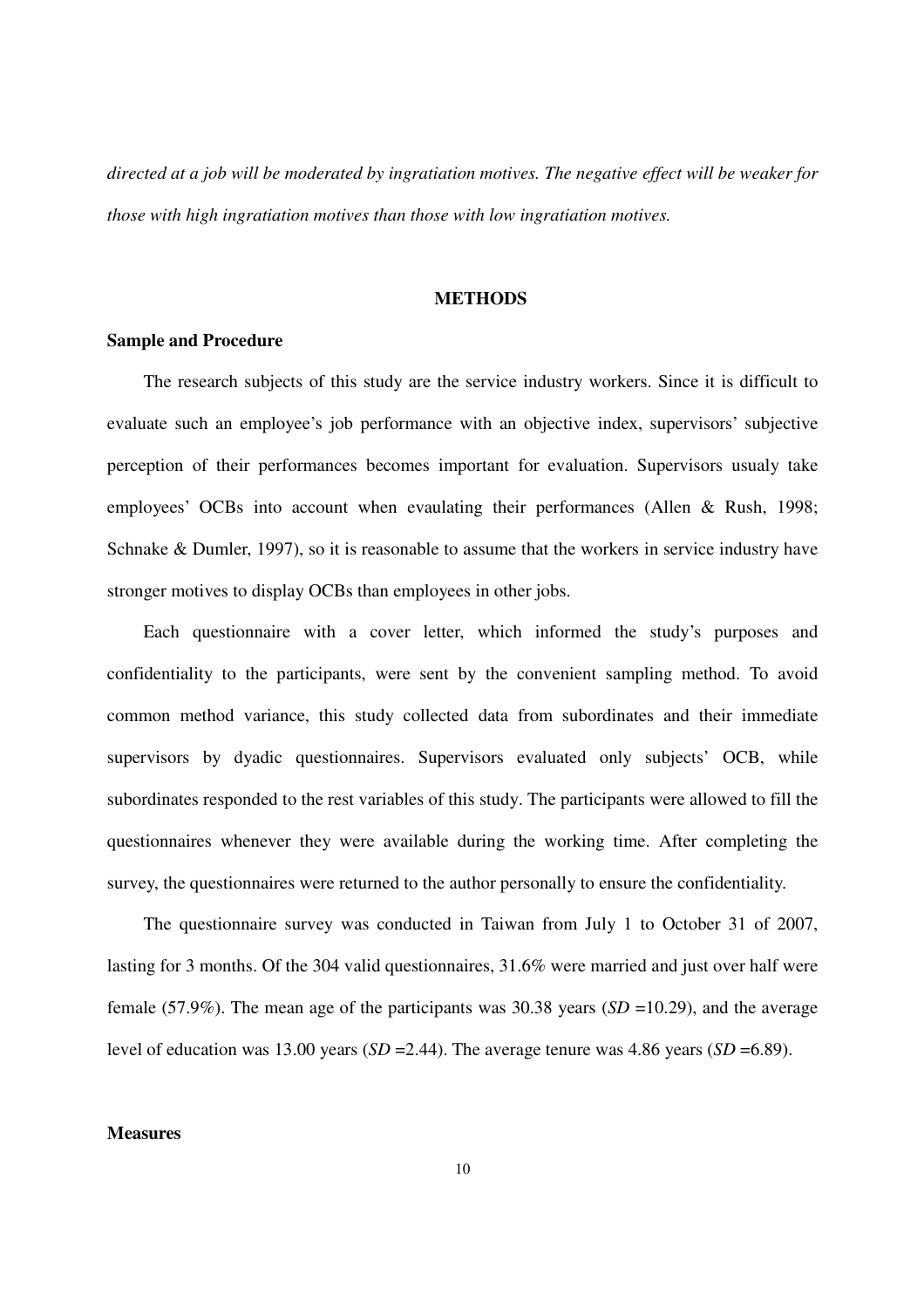In order to ensure the reliability and validity of the measurements, we adopted, as far as possible, all available well-established questionnaires. Translation and back-translation were used to ensure that the Chinese and English questionnaires were identical. The back-translation process (Brislin, 1980) was firstly conducted independently by one Chinese bilingual scholar. Secondly, two Chinese faculty members who are proficient in English improved the translation through iterative processes, where any concerns or discrepancies between the English and Chinese versions were detected and addressed to test face validity (Kerlinger & Lee, 2000). Other descriptions of all measures are as follows:

*Organizational Citizenship Behavior* Since no scale was developed to measure individuals' OCBs to their targets, in this study, using a beneficiary perspective, two types of OCB targets were established: supervisor and job. The measure for each type consisted of four items and responses fell on a 5-point scale ranging from strongly disagree (1 point) to strongly agree (5 points). The description of each type is as follows:

*Job-focused Organizational Citizenship Behavior (OCB-J)* We adopted the definition from Katz (1964). Examples of items were: "Employee carries out the assigned task," "Employee's job performance meets supervisor's demands," "Employee fulfills the obligations of the post and achieves the outcome required by the supervisor." The internal consistency (Cronbach  $\alpha$ ) of OCB-J was .74 (*M* = 3.69, *SD* = 0.57).

*Supervisor-focused Organizational Citizenship Behavior (OCB-S)* This type also referred to the definition by William and Anderson (1991). One example of an item in this category is: "Assists the supervisor voluntarily in executing his/her leadership." The internal consistency (Cronbach  $\alpha$ ) of OCB-S was .73 ( $M = 3.32$ ,  $SD = 0.62$ ).

*Ingratiation* The ingratiation scale was adopted from the Measure of Ingratiatory Behaviors in Organizational Settings (MIBOS) developed by Kumar and Beyerlein (1991). The scale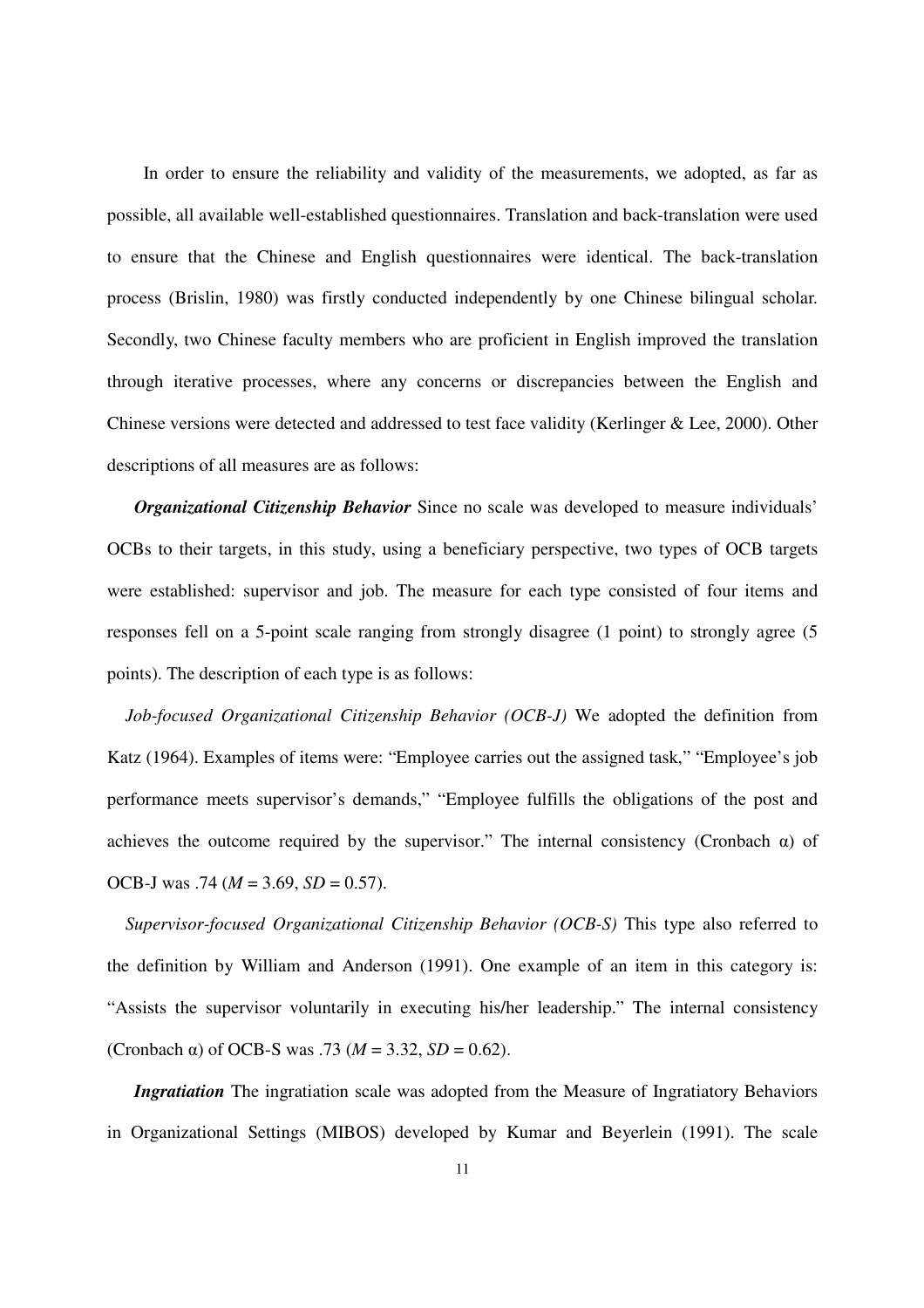included 24 items with response options ranging from 1 = *never* to 4 = *very often*. The reliability of this measure was demonstrated by Kumar and Beyerlein, and the internal consistency estimate for this study was .94 ( $M = 2.04$ ,  $SD = 0.54$ ).

*Scale of Perceived Underemployment* This study adopted Scale of Perceived Overqualification (SPOQ) developed by Maynard et al. (2006) to estimate employees' underemployment, which contained 9 items. The results of this study indicated that the Cronbach's α values were .75( $M = 2.93$ ,  $SD = 0.76$ ), showing a desirable the internal consistency according to the standard set up by DeVellis (2003).

**Control Variables.** Since OCB are easily affected by demographic variables, this study included gender, age, education level, marriage and tenure in the questionnaire as control variables. Age, education level, and organizational tenure were self-reported in years, while dummy-code was used for gender and marriage.

#### **RESULTS**

Table 1 presents the means, standard deviations, reliabilities and correlations of all study variables. Ingratiation had significantly positive relationships with OCB-J and OCB-S, while underemployment had a significantly negative relationship with OCB-J (see Table 1). As the result shows, the correlation coefficients among the variables fall between 0 and .516, which indicates a small to medium degree of correlation (Chiu, 2004).

This study used Cronbach's alpha coefficient to anaulyze the overall reliability of the scales. Cronbach's values of this study were between  $.73 \sim .94$  which exceeded the standard of  $.7$ suggested by Nunnally (1978). This indicated that the internal consistency of all scales sued was acceptable (DeVellis, 2003).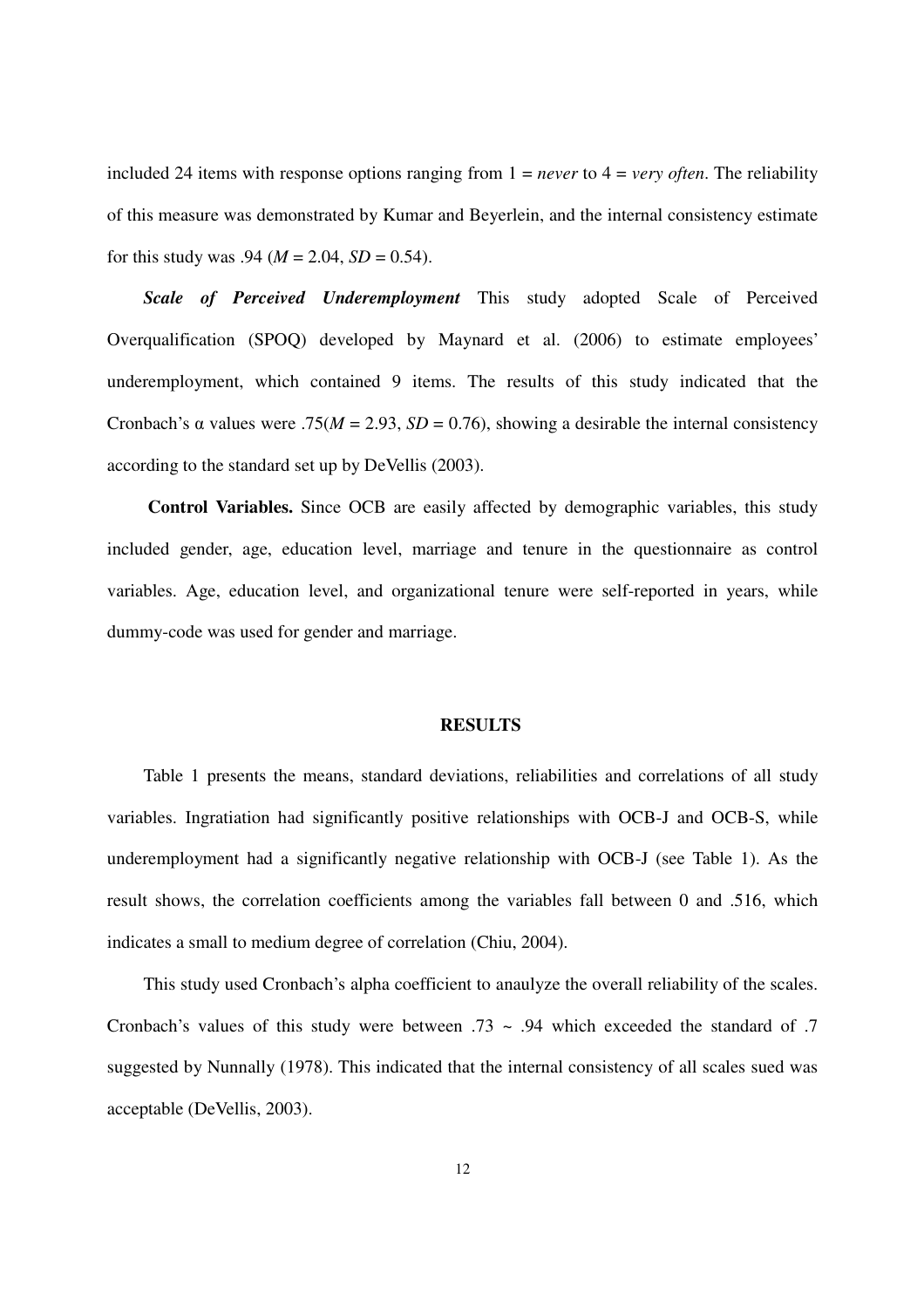Insert Table 1 about here

-------------------------------------------

------------------------------------------

In addition, confirmatory factor analysis was conducted to test construct validity for variables before hypotheses testing (Anderson & Gerbing, 1988). The four-factor model was the baseline model (all study variables were separately) and compared it with three alternative models: (1) model 1 was a three-factor model which OCB-S and OCB-J were combined into one factor; (2) model 2 was three-factor model which underemployment and ingratiation were combined into one factor; (3) model 3 was one-factor model with the combined all four constructs into one general factor. The CFA result shows, the baseline model fitted data well  $(\gamma 2/df = 2.13 \cdot GFI = .89 \cdot CFI = .91 \cdot RMSEA = .08)$ . The comparisons of baseline mode to model 1 ( $\triangle$ χ2 = 168.05, df = 5; *p* < .001), model 2 ( $\triangle$ χ2 = 393.35, df = 5; *p* < .001), and model 3 ( $\triangle$ χ2  $= 1137.37$ , df  $= 6$ ;  $p < .001$ ) reveals the better significant fitness. To sum up, the results suggested the properties of distinctiveness of the constructs in our study.

As Table 2 shows, the standardized beta weights associating OCB-J with perception of underemployment are significantly negative  $(\beta = -0.21, p < 0.01)$ , while there is no significant negative relationship between perception of underemployment and OCB-S ( $\beta$ = - .06, *p* > .05). Moreover, the results of step 2 indicates that ingratiation is both positively associate with OCB-S ( $\beta$ = .36, *p* < .001) and OCB-J ( $\beta$ = .27, *p* < .001). Lastly, the interaction terms using centering were entered to examine the moderating effects of ingratiation. The result showed that ingratiation moderated the relationship between underemployment and OCB-J ( $\beta$ = .15, *p* < .05,  $\Delta R^2 = .02$ ).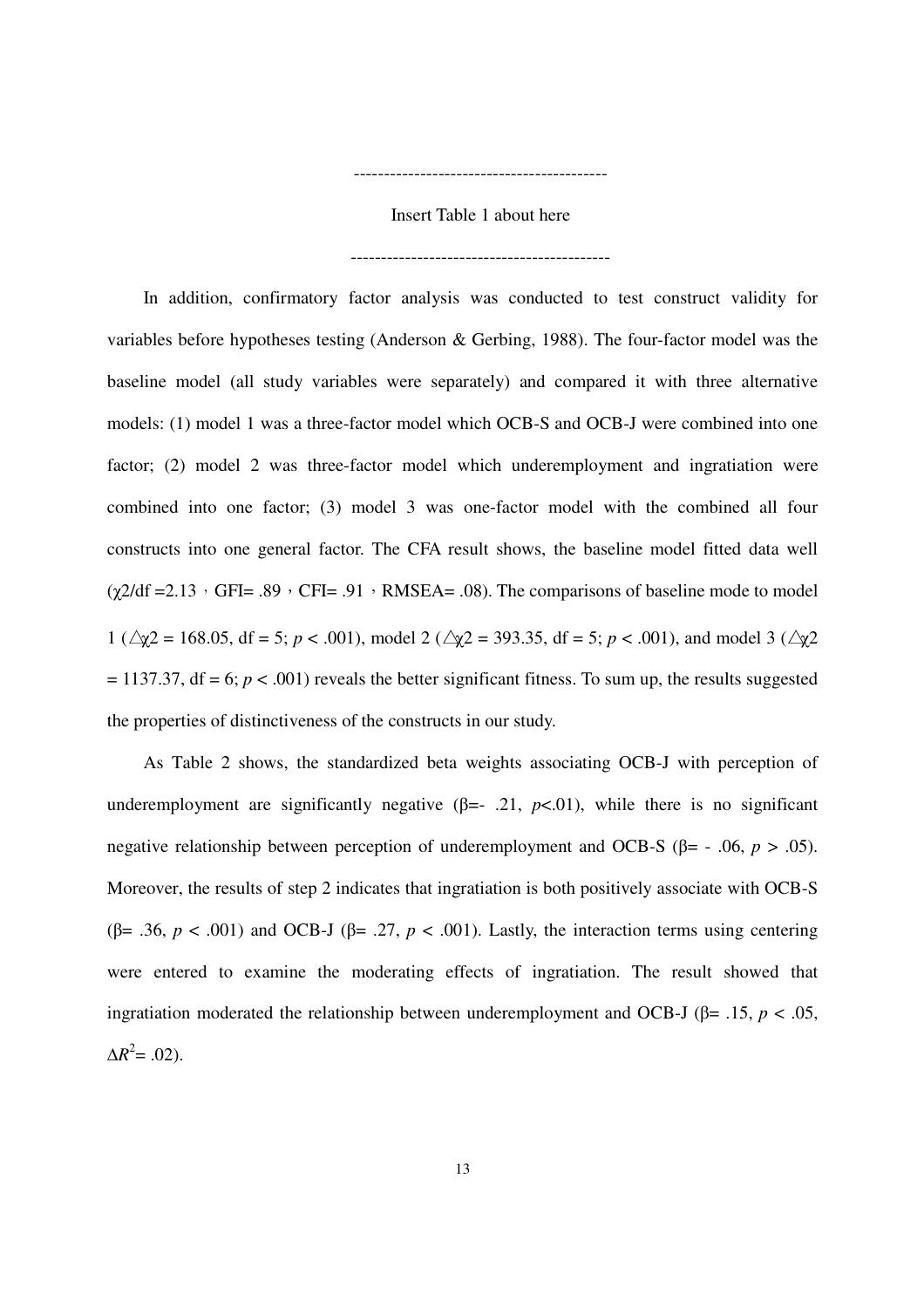Insert Table 2 about here

-------------------------------------------

------------------------------------------

In figure 1, the two non-parallel regression lines which almost intersect show that the level of ingratiation relationship has influence on the correlation between under-employment perception and OCB-J. That is to say, when the level of ingratiation is high, the higher underemployment perception, the more OCB-J; while the level of ingratiation is low, the correlation between underemployment perception and OCB-J would become negative.

------------------------------------------

Insert Figure 1 about here

-------------------------------------------

#### **CONCLUSION AND DISCUSSION**

Based on the beneficiary perspective, this study divided employees' OCBs into two separate categories according to their respective targets: supervisors ("OCB-S") and their jobs ("OCB-J"), and showed that the influencing factors including the motivation to engage in ingratiation and the perception of underemployment were indeed different for each target.

The first conclusion from the results was that employee perception of underemployment had significantly negative effects on OCB-J, but lacks a significantly negative effect on OCB-S. This indicates that perceptions of underemployment do indeed negatively affect employee on-the-job performance. A possible explanation offered by Johnson, Morrow and Johnson (2002) is that over-qualification in terms of education and experience, combined with limited opportunities for job growth give rise to a discrepancy between expected and actual job rewards. This discrepancy is perceived by the employee as a violation of the psychological contract between worker and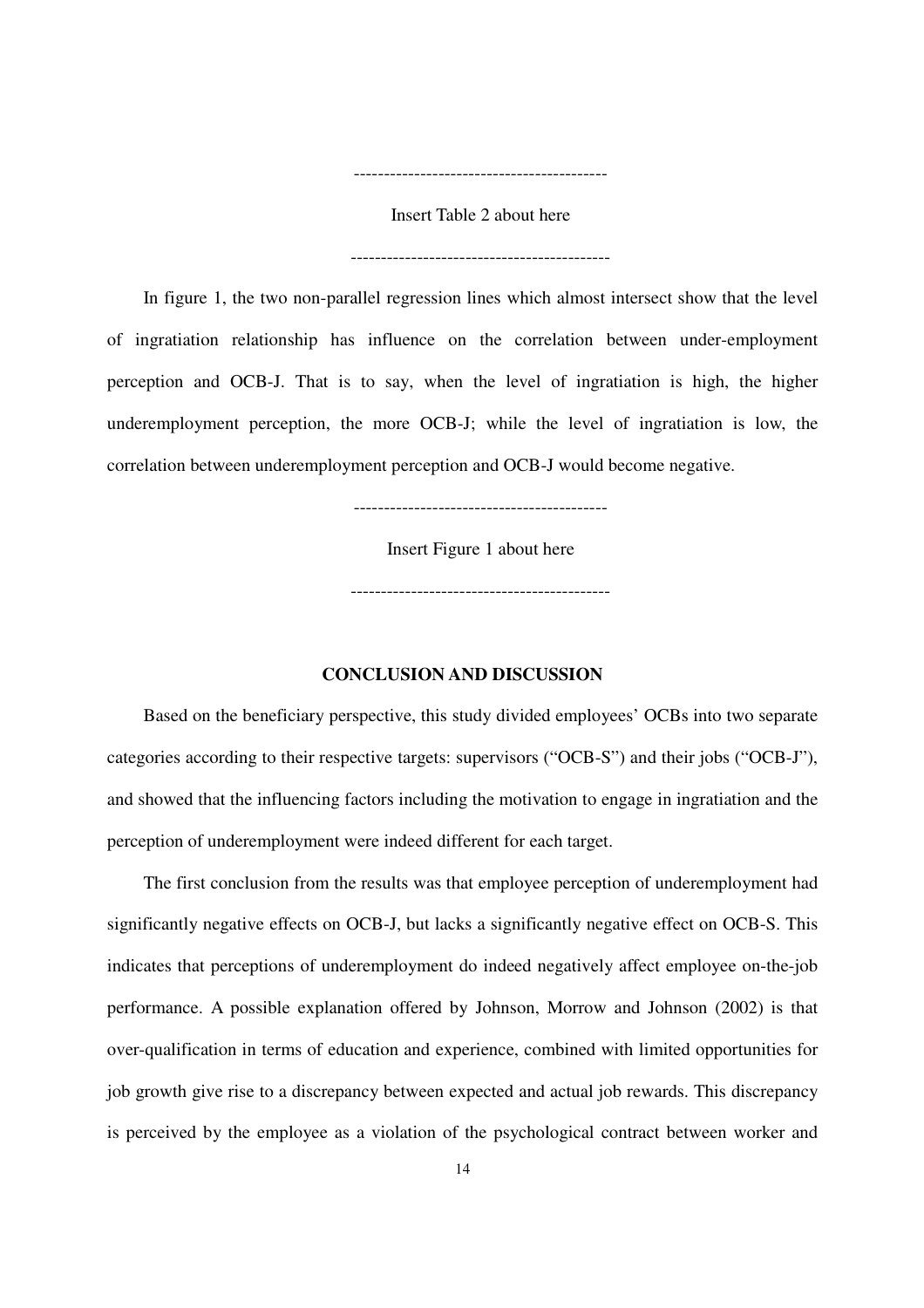organization, leading to de-motivation and lower levels of organizational contribution. To solve this problem, organizations could implement a career development system, e.g. the human resource strategy matrix in order to redesign the job roles of underemployed workers and provide opportunities for training, job rotation, and job enrichment. These would enable the underemployed to fully utilize their superior work abilities, whilst simultaneously fulfilling their career aspirations (Khan & Morrow, 1991).

The second finding of this study was that ingratiation increased the extent to which employees undertook OCBs toward both their supervisors and their jobs. In other words, the study result failed to support the second hypothesis. Although this study divided the targets of employees' OCBs into supervisor-focused and job–focused, the two targets were evaluated only by the supervisor. Since ingratiation is the most critical behavior of supervisor-focused impression management (Wayne & Ferris, 1990), it might be associated with job-focused OCBs when evaluated by the supervisor. This insight raises important implications for similar research in the future when considering the influence of subjective evaluation bias on the part of the supervisors, whether they are conscious or unconscious. Given this insight, future studies should preferably use multiple assessments of OCB, that is, the perspectives of colleagues or customers as well as those of the supervisors should be considered in the evaluation of employee OCB (Vandenberg, Lance, & Taylor, 2005).

The third finding of this study supported the hypothesis that the negative effects of underemployment would certainly be neutralized by ingratiation motives. This finding contributes to the current literature on underemployment by incorporating ingratiation as a moderator in the research framework. This contribution allows us to gain a deeper understanding of the factors capable of reducing the negative effect of underemployment. Some studies might argue that people tend to view employees who ingratiate the supervisors in order to obtain a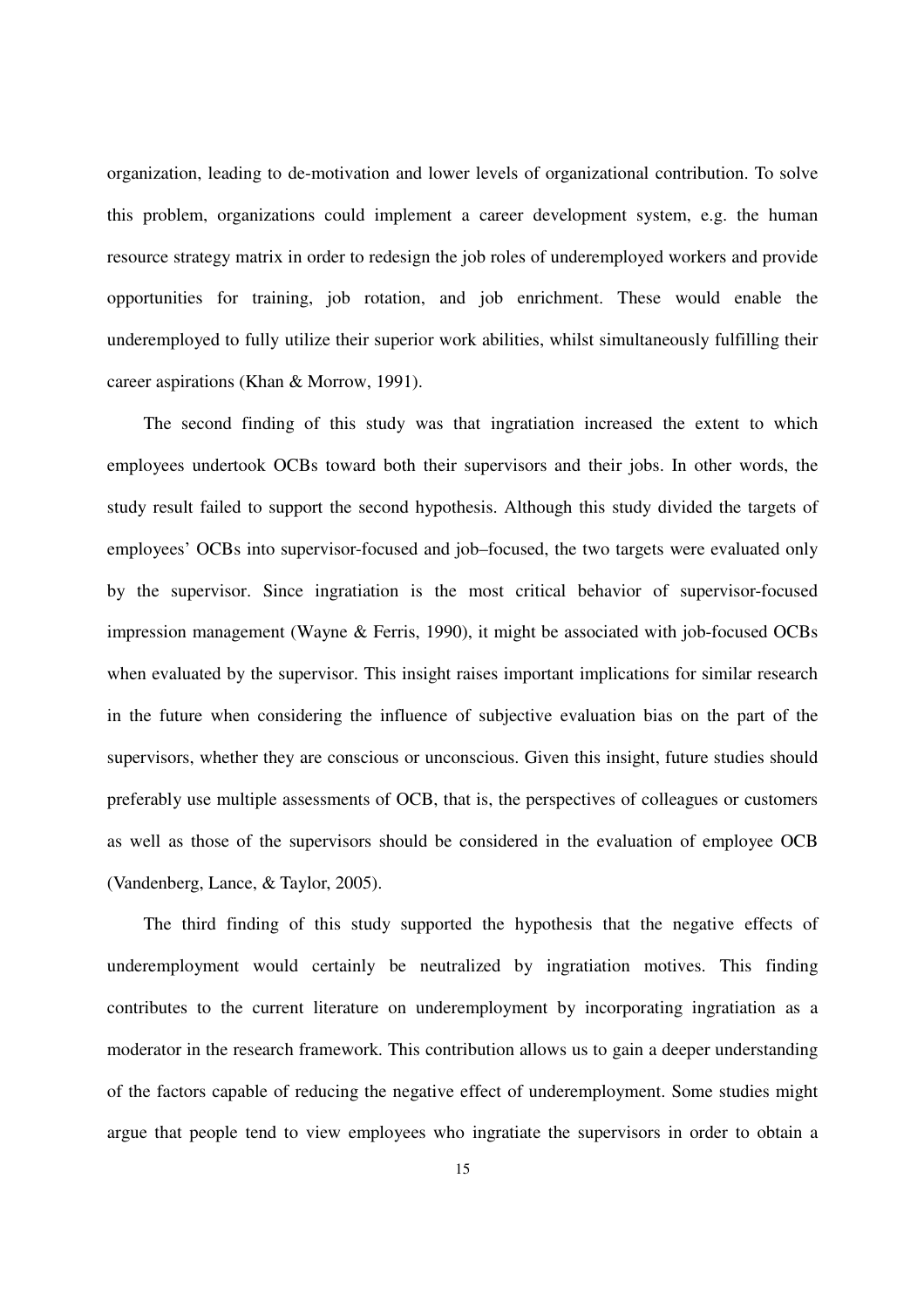personal benefit in a negative light (Jones et al., 1963; Jones, Stires, Shavor, & Harris, 1968). However, studies conducted at workplaces have found that this is in fact a fallacy; rather, colleagues deem ingratiation as leading to the image of pleasant and friendly supervisors and a harmonious work atmosphere, which ultimately enhances employee interaction positively (Wayne, Kacmar, & Ferris, 1995).

Some limitations of this study warrant a brief discussion. First, the cross-sectional data collection in this study prevented the detection of cause-and-effect relationships. The ability to detect cause-and-effect relationships is increased by using longitudinal studies. Therefore, subsequent researchers interested in this topic should use a longitudinal study design to increase the internal validity. Secondly, to avoid common method variance, this study collected data from subordinates and their immediate supervisors by using dyadic questionnaires. However, this increased the difficulty of finding eligible participants. Moreover, random sampling became impossible due to the difficulty of obtaining full cooperation from all participants. Tradeoffs between the ability to generalize results and accuracy are difficult to balance (Weick, 1979), and although this study was based on 304 valid questionnaires, similar studies conducted in the future could contribute to this study by gathering additional data to provide assurances as to the generalizability of findings. Accordingly, researchers interested in this topic could also use broader and more diverse samples to ensure reliable statistical results and to generalize their findings across differing industries. Lastly, this study excluded some factors, which may have a mediating effect between perceived underemployment and OCB, including Leader-Member Exchange (LMX) (cf. Deluga & Perry, 1994; Wayne & Liden, 1995). For that reason, this study suggests that further research should integrate other factors in order to gain a better understanding of this phenomenon.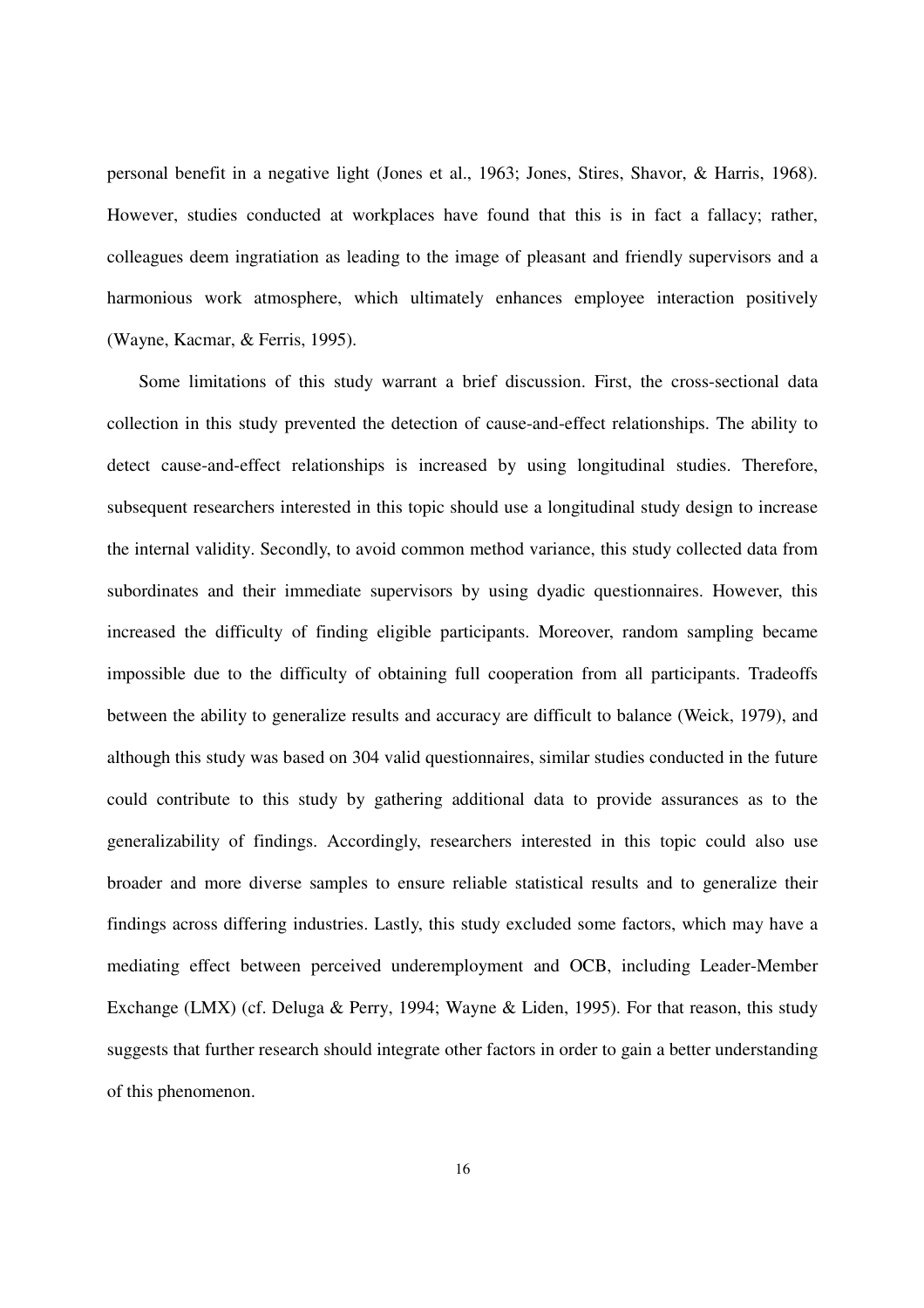Irrespective of the above limitations, this study has expanded existing research on OCB by incorporating factors including ingratiation and underemployment into the research framework, which provides new insights to the study of OCB instead of simply focusing on the influences of positive factors. Moreover, the present study contributes to the literature on underemployment by examining the factors which are capable of reducing the negative effect of underemployment and its consequences. Hence, the theoretical deductions and empirical findings of this study provide an important basis for future research investigating either OCB or underemployment.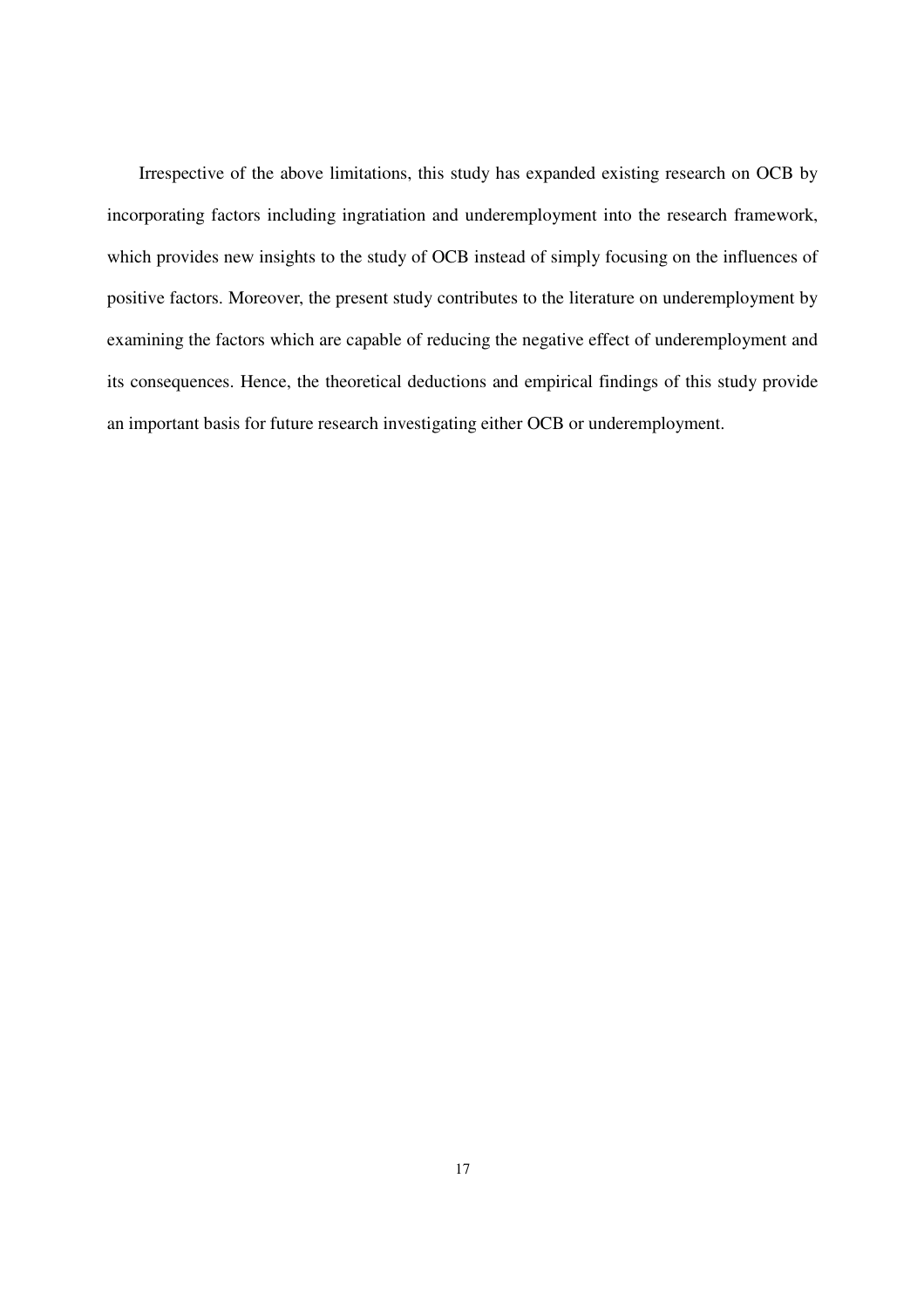#### **REFERENCES**

- Allen, T. D., & Rush, M. C. 1998. The effects of organizational citizenship behavior on performance judgments: A field study and a laboratory experiment. *Journal of Applied Psychology,* 83: 247–260.
- Anderson, J. C., & Gerbing, D. W. 1988. Structural equation modeling in practice: A review and recommended two-step approach. *Psychological Bulletin,* 103(3): 411-423.
- Barr, S. H., & Pawar, B. S. 1995. Organizational citizenship behavior: Domain specifications for three middle range theories. *Academy of Management Journal,* Best Papers Proceedings: 302-306.
- Bohra, K. A., & Pandey, J. 1984. Ingratiation toward strangers, friends, and bosses. *Journal of Social Psycholo***gy**, 122: 217-222.
- Bolino, M. C. 1999. Citizenship and impression management: Good soldiers or Good actors? *Academy of Management Review,* 24(1): 82-98.
- Borgen, W. A., Amundson, N. E., & Harder, H. G. 1988. The experience of underemployment. *Journal of Employment Counseling*, 25: 149-159.
- Brislin, R.W. 1980. Translation and content analysis of oral and written materials. In H.C. Triandis & J.W. Berry (Eds.), *Handbook of cross-cultural psychology*: Vol. 2. Methodology (pp. 137-164). Boston, MA: Allyn and Bacon.
- Burris, B.H. 1983. *No room at the top: Underemployment and alienation in the corporation***.** New York: Praeger Press.
- Buzawa, E. S. 1984. Determining patrol officer job satisfaction: The role of selected demographic and job-specific attitudes. *Criminology*, 22(1): 61-81.
- Chiu, H. C. 2004. *Quantification research and statistic analysis*. Taipei: Wu-Nan Publishing House.
- Coleman, V. I., & Borman, W. C. 2000. Investigating the underlying structure of the citizenship performance domain. *Human Resource Management Review,* 10: 25-44.
- Deluga, R. J., & Perry, J. T. 1994. The role of subordinate performance and integration in leadermember exchanges. *Group and Organization Management,* 19(1): 67-86.
- DeVellis, R. F. 2003. *Scale development: Theory and applications* (2nd ed.). UK: Sage Publications.
- Feather, N. T., & O'Brien, G. E. 1986. A longitudinal study of the effects of employment and unemployment on school-leavers. *Journal of Occupational Psychology*, 59: 121-144.
- Feldman, D. C., & Doerpinghaus, H. I. 1992. Patterns of part-time employment. *Journal of Vocational Behavior,* 41: 282-294.
- Feldman, D. C., & Turnley, W. H. 1995. Underemployment among recent business college graduates. *Journal of Organizational Behavior,* 16: 691-706.
- Feldman, D. C. 1996. The nature, antecedents and consequence of underemployment. *Journal of management,* 22(3): 385-407.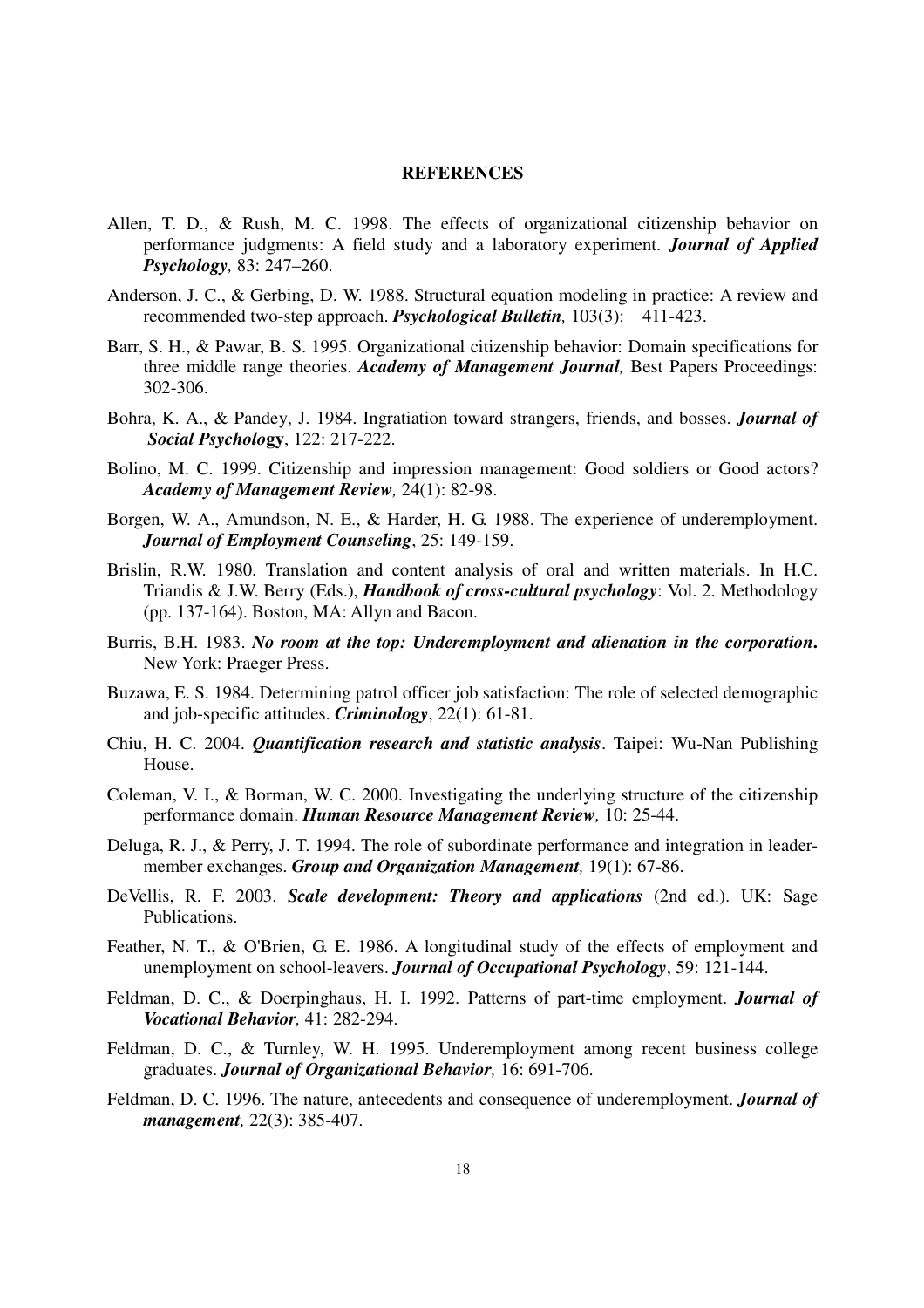- Feldman, D. C., Doerpinghaus, H. I., & Turnley, W. H. 1994. Managing temporary workers: A permanent HRM challenge. *Organizational Dynamics,* 23: 49-63.
- Finkelstein, M. A., & Penner, L. A. 2004. Predicting organizational citizenship behavior: Integrating the functional and role identity approaches. *Social Behavior and Personality,* 32(4): 383-398.
- Gouldner, A. 1960. The norm of reciprocity. *American Sociological Review,* 25: 161-178.
- Greenwald, A. G. 1980. The totalitarian ego: Fabrication and revision of personal history. *American Psychologis*, 35: 603-618.
- Howe, W. J. 1988. Education and demographics: How do they affect unemployment rates? *Monthly Labor Review,* 111(1): 3-9.
- Johnson, D.W., & Johnson, R.T. 1995. *Teaching students to be peacemakers* (3rd ed.). Edina, MN: Interaction Book Company.
- Johnson, W. R., Morrow, P. C., & Johnson, G. J. 2002. An evaluation of a perceived over qualification scale across work settings. *The Journal of Psychology,* 136: 425-441.
- Jones, E E, Jones, R. G., & Gergen, K. J. 1963. Some condibons affectmg the evaluation of a conformist. *Journal of Personality*, 31: 270-288.
- Jones, E. E., Stires, L. K., Shaver, K. G., & Harris, V. 1968. Evaluation of an ingratiator by target persons and bystanders. *Journal of Personality*, 36(3): 349-385.
- Katz, D. 1964. The motivational basis of organizational behavior. *Behavior Science*, 9: 131-146.
- Katz, D., & Kahn, R. L. 1978. *The social psychology of organizations* (2nd Ed). New York, NY: John Wiley and Sons.
- Kaufman, A. S. 1982. An integrated review of almost a decade of research on the McCarthy Scales. In T. R. Kratochwill (Ed.), *Advances in school psychology* (Vol. 2, pp.119-169). Hillsdale, NJ: Erlbaum.
- Kerlinger, F. N., & Lee, H. B. 2000. *Foundations of Behavioral Research* (4th ed.). FL: Harcourt College Publishers.
- Khan, L.J., & Morrow, P.C. 1991. Objective and subjective underemployment relationships to job satisfaction. *Journal of Business Research*, 22: 211-218.
- Kipnis, D., Schmidt, S. M, & Wilkinson, I. 1980. Intraorganizational influence tactics: Exploration in getting one's way. *Journal of Applied Psychology,* 65: 440-452.
- Kumar, K. & Beyerlein, M. 1991. Construction and validation of an instrument for measuring ingratiatory behaviors in organizational settings. *Journal of Applied Psychology*, 76(5): 619-627.
- Leana, C. R., & Feldman, D. C. 1995. Finding new jobs after a plant closing: Antecedents and outcomes of the occurrence and quality of reemployment. *Human Relations,* 48: 1381-1401.
- Maynard, D. C., Joseph, T. A., & Maynard, A. M. 2006. Underemployment, job attitudes, and turnover intentions. *Journal of Organizational Behavior,* 27: 509-536
- McNeely, B. L. & Meglino, B. M. 1994. The role of dispositional and situational antecedents in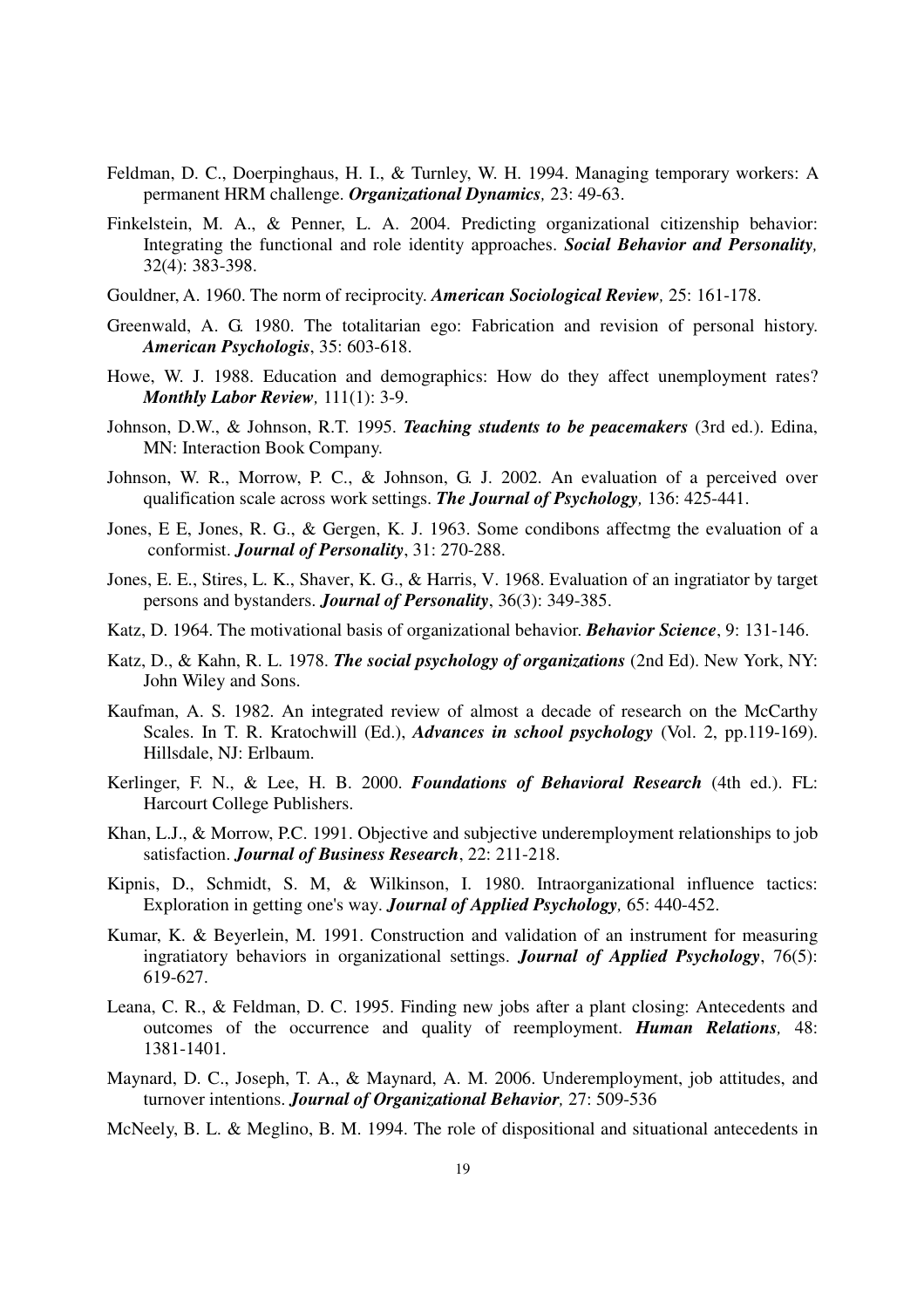prosocial organizational behavior: An examination of the intended beneficiaries of prosocial behavior. *Journal of Applied Psychology,* 79: 836-844.

- Nisbett, R. E., & Ross, L. 1980. *Human inference: Strategies and shortcomings of social judgment*. Englewood Cliffs, NJ: Prentice-Hall.
- Nunnally, J. C. (1978). *Psychometric theory.* New York: McGraw- Hill.
- O'Brien, G. E., & Feather, N. T. 1990. The relative effects of unemployment and quality of employment on the affect, work values, and personal control of adolescents. *Journal of Occupational Psychology,* 63: 151–165.
- Organ, D. W., & Ryan, K. 1995. A meta-analytic review of attitudinal and dispositional predictors of organizational citizenship behavior. *Personnel Psychology,* 48: 775-802.
- Organ, D. W. 1988. *Organizational citizenship behavior: The good soldier syndrome***.** Lexington Books, Lexington: MA.
- Quick, P. D. 1984. Businesses: Reagan's industrial policy. In Palmer, J. L., & Sawhill, I. V. (Hrsg), *The Reagan Record*. Cambridge, MA: Ballinger.
- Quinn, R. P., & Mandilovitch, M. S. 1975. *Education and job satisfaction: A questionable payoff* (National Institute of Education Papers in Education and Work, Vol. 5). Washington, DC: National Institute of Education.
- Rosenfeld, P. R., Giacalone, R. A., & Riordan, C. A. 1995. *Impression management in organizations: Theory, measurement, and practice*. New York: Rout ledge.
- Schnake, M., & Dumler, M. P. 1997. Organizational citizenship behavior: The impact of rewards and reward practices. *Journal of Managerial Issues,* 9: 216-229.
- Shore, L. M., & Wayne, S. J. 1993, Commitment and employee behavior: Comparison of affective commitment and continuance commitment with perceived organizational support. *Journal of Applied Psychology*, 78: 774-780.
- Staw, B. M. 1983. *Psychological foundations of organizational behavior* (2nd ed.). Glenview, Ill.: Scott, Foresman.
- Tedeschi, J. T., & Melburg, V. 1984. Impression management and influence in the organization. *Research in Sociology of Organizations,* 3: 31-58.
- Vandenberg, R. J., Lance, C. E., & Taylor, S. 2005. A latent variable approach to rating source equivalence: Who should provide ratings on organizational citizenship behavior dimensions? In D. Turnipseed (Ed.), *A handbook of organizational behavior citizenship behavior: A review of "good soldier" activity in organizations* (pp. 109-141). New York: Nova Science Publishing.
- Wayne, S. J., & Ferris, G. R. 1990. Influence tactics, affect, and exchange quality in supervisor-subordinate interactions: A laboratory experiment and field study. *Journal of Applied Psychology,* 75: 487-499.
- Wayne, S. J., & Green, S. A. 1993. The effects of leader member exchange on employee citizenship and impression management behavior. *Human Relations,* 46(12): 1431-1440.
- Wayne, S. J., & Liden, R. C. 1995. Effects of impression management on performance ratings: A longitudinal study. *The Academy of Management Journal,* 38(1): 232-260.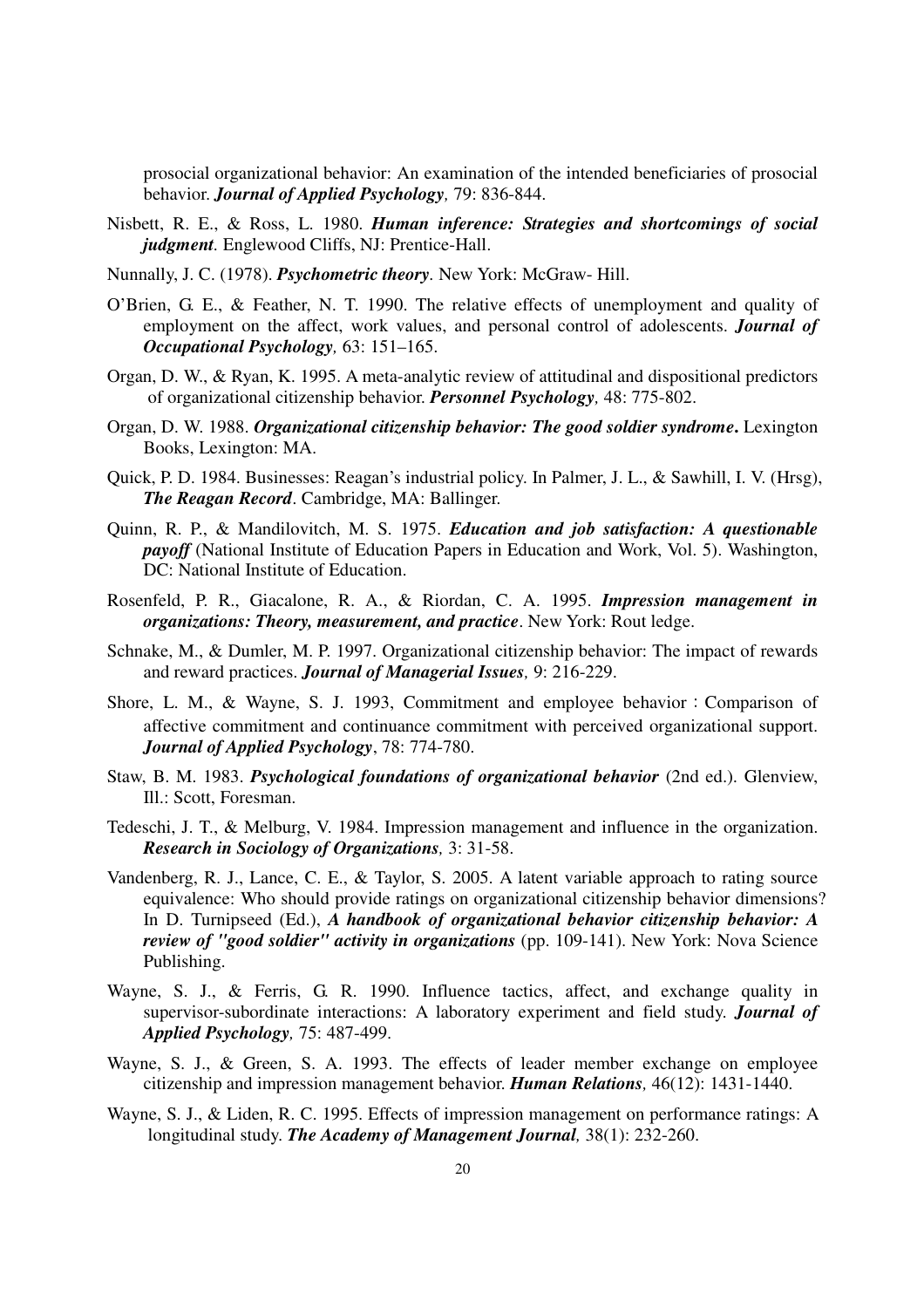- Wayne, S. J., Kacmar, K. M., & Fenis, G. R. 1995. Coworkers response to others' ingratiation attempts. *Journal of Managerial Issues,* 7: 277-289.
- Weick, K.E. 1979. *The Social Psychology of Organizing*. Reading, MA: Addison-Wesley.
- Williams, L. J., & Anderson, S. E. 1991. Job satisfaction and organizational commitment as predictors of organizational citizenship and in-role behaviors. *Journal of Management,* 17: 601-617.
- Winefield, A. H.,& Tiggemann, M. 1989. Unemployment duration and affective well-being in the young. *Journal of Occupational Psychology ,* 62: 327–336.
- Winefield, A., Winefield, H., Tiggemann, M., & Goldney, R. 1991. A longitudinal study of the psychological effects of unemployment and unsatisfactory employment on young adults. *Journal of Applied Psychology,* 76: 424-431.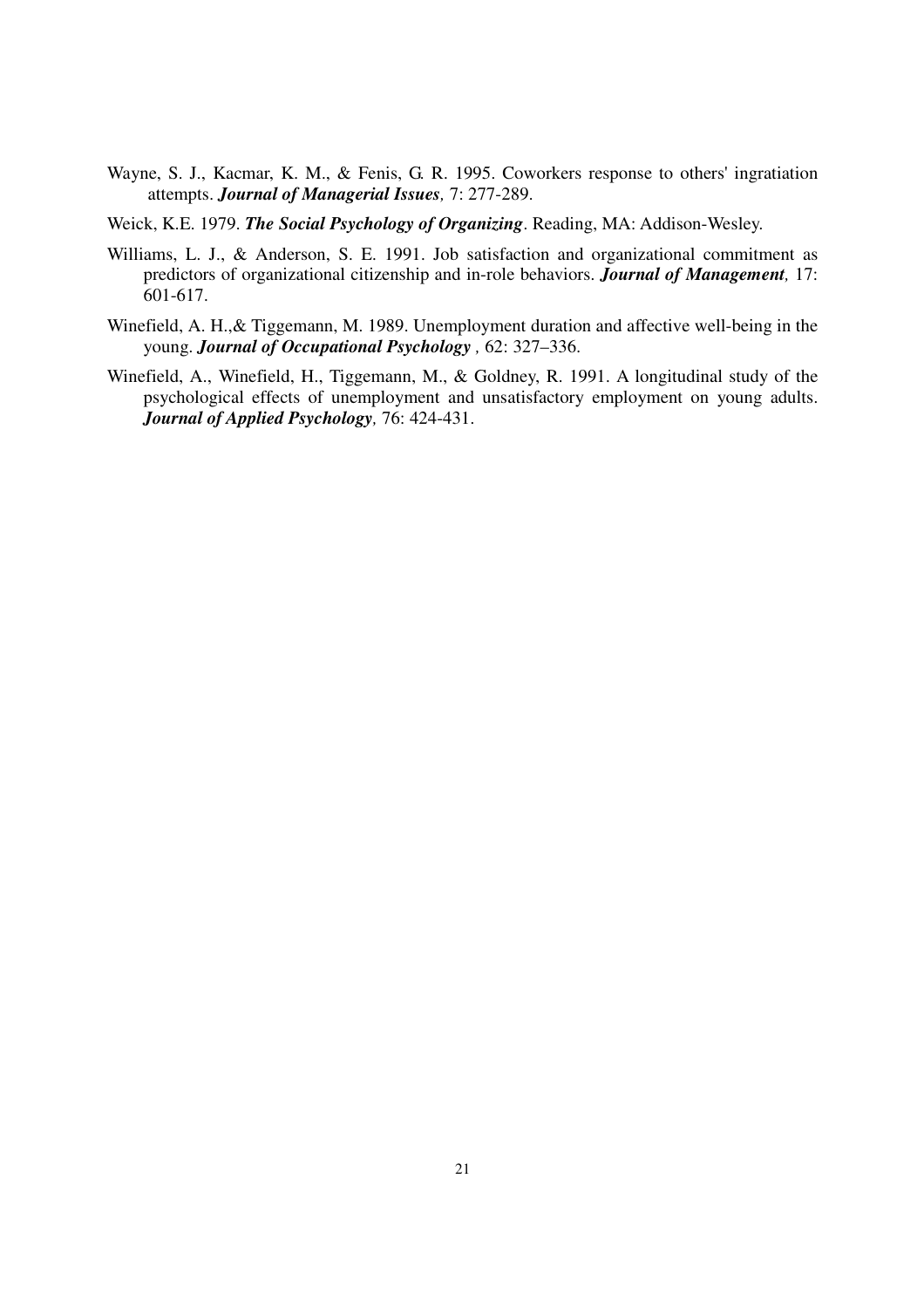## **TABLE 1**

# **Means, Standard Deviations, Reliabilities, and Correlations among Variables<sup>a</sup>**

| Variables      | Means | SD <sub>1</sub> | OCB-J       | $OCB-S$     | Ingratiation | UndEmp      |
|----------------|-------|-----------------|-------------|-------------|--------------|-------------|
| $1.0CB-J$      | 3.69  | 0.57            | $(.74)$ *** |             |              |             |
| $2.0CB-S$      | 3.32  | 0.62            | $.52**$     | $(.73)$ *** |              |             |
| 3.Ingratiation | 2.04  | 0.54            | $.26**$     | $.36**$     | $(.94)$ ***  |             |
| 4.UndEmp       | 2.93  | 0.76            | $-.23**$    | $-.07$      | .02          | $(.75)$ *** |

<sup>a</sup> *N*=304; OCB-J = Job-focused Organizational Citizenship Behavior; OCB-S = Supervisor-focused Organizational Citizenship Behavior; UndEmp= Underemployment; Reliability data appear on the diagonal.  $* p < .05$ <br>\*\*  $p < .01$ <br>\*\*\*  $p < .001$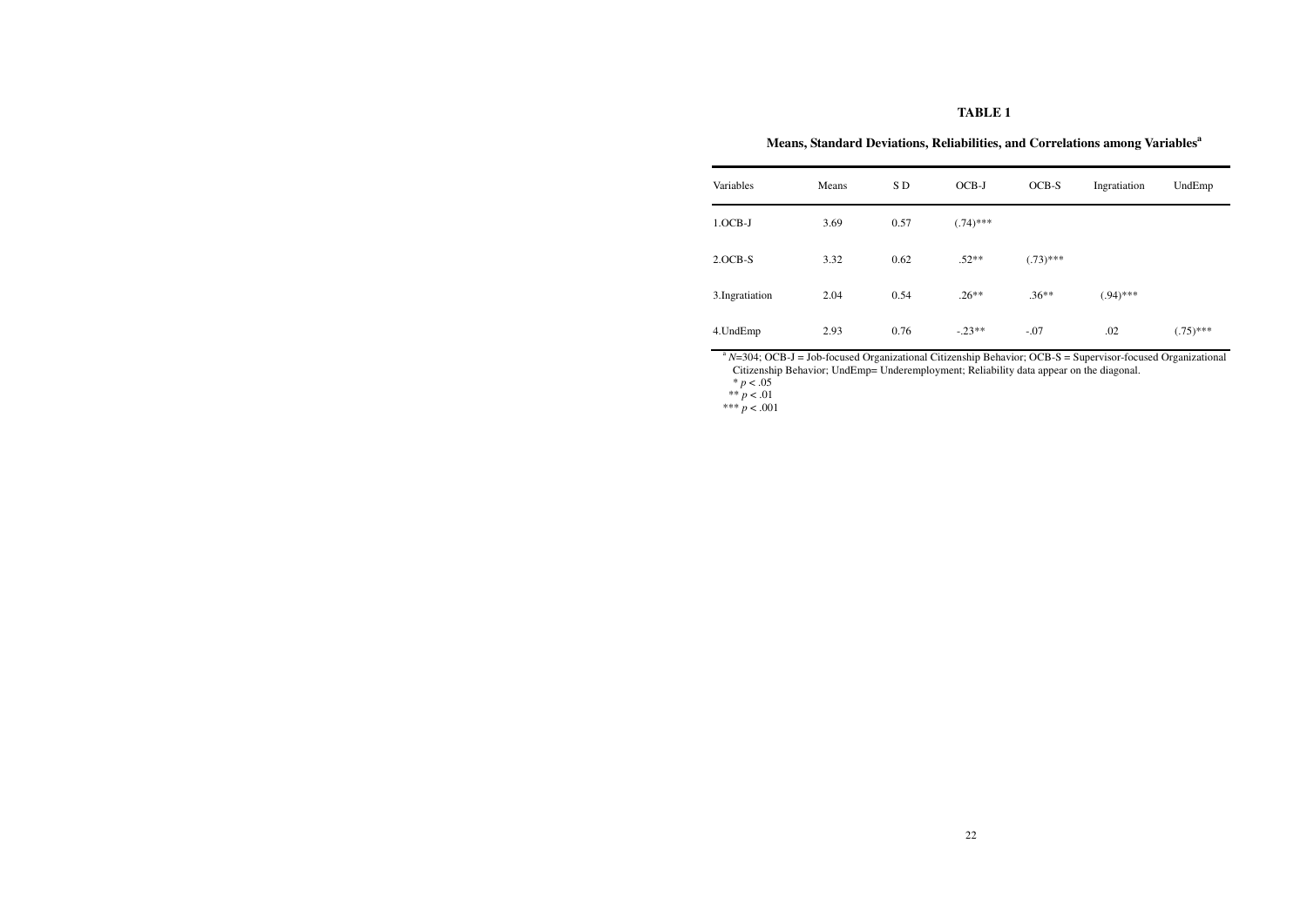# **TABLE 2**

| Dependent variables                                                                                                                                                                   | OCB-S    | OCB-J<br>$.17*$                                  |  |
|---------------------------------------------------------------------------------------------------------------------------------------------------------------------------------------|----------|--------------------------------------------------|--|
| Variables entered                                                                                                                                                                     |          |                                                  |  |
| Step 1: Gender                                                                                                                                                                        | $.17*$   |                                                  |  |
| Marriage                                                                                                                                                                              | $-.07$   | $-.09$<br>.03<br>$-.17*$<br>$.27***$<br>$-.21$ * |  |
| Education                                                                                                                                                                             | .05      |                                                  |  |
| Tenure                                                                                                                                                                                | $-.17*$  |                                                  |  |
| Step 2: Ingratiation                                                                                                                                                                  | $.36***$ |                                                  |  |
| Underemployment                                                                                                                                                                       | $-.06$   |                                                  |  |
| Step 3: Underemployment* Ingratiation                                                                                                                                                 | $-.05$   | $.15*$                                           |  |
| $R^2$                                                                                                                                                                                 | $.33***$ | $.43***$                                         |  |
| $\Delta R^2$ for Step 2: Ingratiation +Underemployment                                                                                                                                | $.32***$ | .39***                                           |  |
| $\Delta R^2$ for Step 3: Interaction                                                                                                                                                  | .00      | $.02*$                                           |  |
| <sup>a</sup> Tabled values are standardized beta weights; OCB-J = Job-focused Organizational Citizenship Behavior;<br>OCB-S = Supervisor-focused Organizational Citizenship Behavior. |          |                                                  |  |